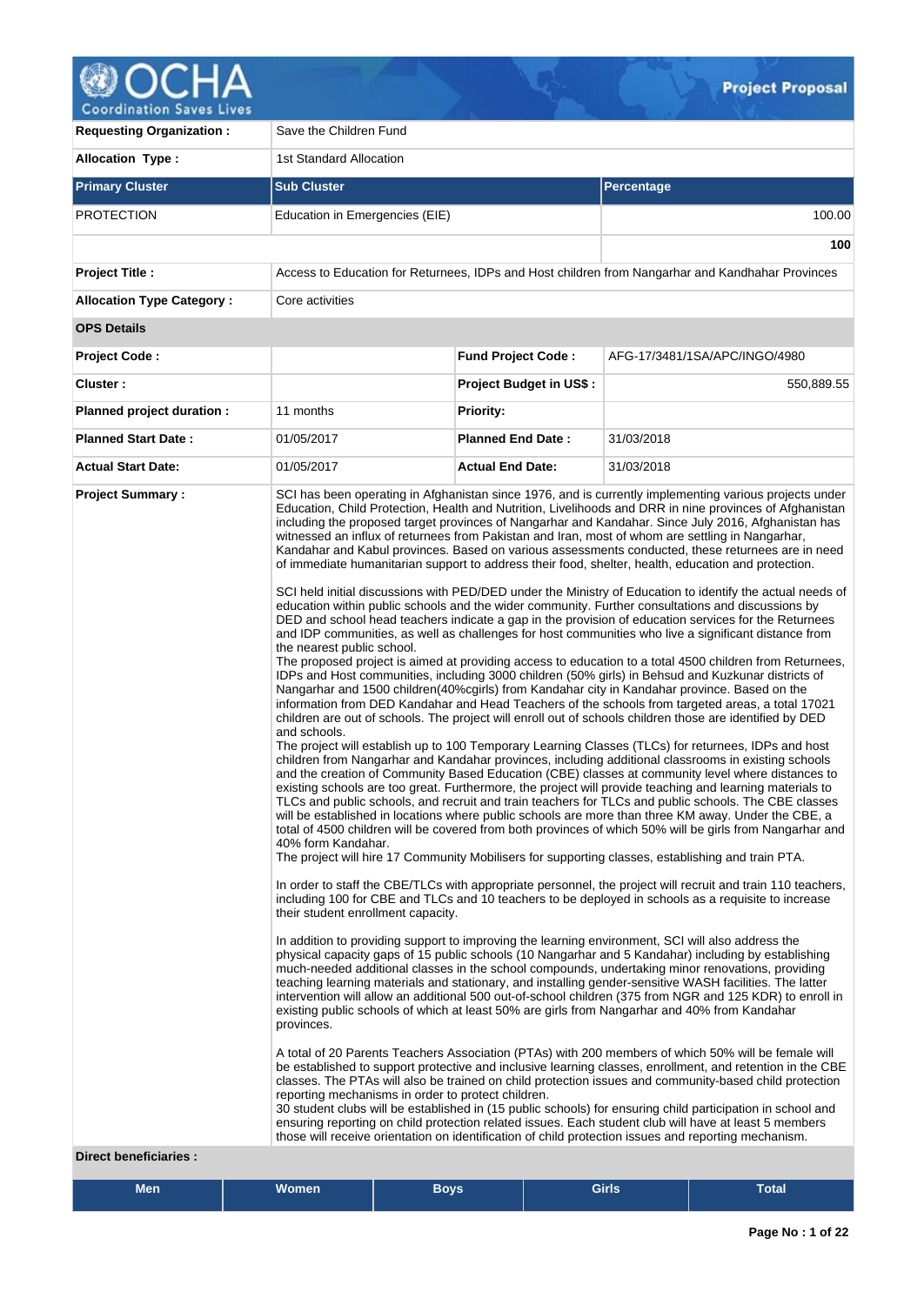| $1 - 0$<br>150 | 150 | 2.430 | חדה ה<br>---- | ,800 |
|----------------|-----|-------|---------------|------|
|                |     |       |               |      |

# **Other Beneficiaries :**

| <b>Beneficiary name</b>     | <b>Men</b> | <b>Women</b> | <b>Boys</b> | Girls | <b>Total</b> |
|-----------------------------|------------|--------------|-------------|-------|--------------|
| <b>Host Communities</b>     | 50         | 50           | 600         | 400   | 1,100        |
| Internally Displaced People | 50         | 50           | 600         | 400   | 1,100        |
| Refugees                    | 50         | 50           | 1,230       | 1,270 | 2,600        |
| .<br>.                      |            |              |             |       |              |

# **Indirect Beneficiaries :**

SCI will indirectly work with 2000 parents (1000 male and 1000 female) and total enrolled children from the 10-10 public schools from both provinces (93318 boys and 51603 girls). The project will conduct community meeting with parents of children and make aware about their children's education, key messages will be shared with parents and children for the public schools.

Men 1,000/ Women 1,000/ Boys

### **Catchment Population:**

The project will establish classes in communities where host population, returnees and IDPs are living in Kuzkunar and Behsud from Nangarhar and Kandhahar city from Kandhahar province.

### **Link with allocation strategy :**

SCI is committed to contributing to the CHF overall goal of addressing basic needs of undocumented returnees and their hosts and contributing towards achieving the protection objective.

This project is designed in line with the Strategic Objective 1 of the Humanitarian Response Plan (HRP) 2017, "Immediate humanitarian needs of shock affected populations are met - including conflict and natural disaster affected and IDPs, refugees and returning Afghans from armed conflict" and Protection Cluster Objective 1, "Evolving protection concerns, needs and violations are monitored, analysed, and responded to, upholding fundamental rights and restoring the dignity and well-being of vulnerable shock affected populations."

This proposal includes establishing CBE and TLCs for returnees, IDPs and host children from Nangarhar and Kandahar provinces, providing teaching learning materials to TLCs and public schools, and recruitment and training of teachers for TLCs and public schools. The project also focuses on child protection issues. The project will ensure more than 50% female teachers and at least 50% girls' enrollment in the classes.

# **Sub-Grants to Implementing Partners :**

| <b>Partner Name</b> | <b>Partner Type</b> | <b>Budget in US\$</b> |
|---------------------|---------------------|-----------------------|
|                     |                     |                       |

**Other funding secured for the same project (to date) :**

| <b>Other Funding Source</b> | <b>Other Funding Amount</b> |
|-----------------------------|-----------------------------|
|                             |                             |

### **Organization focal point :**

| <b>Name</b>                      | <b>Title</b>                    | Email                                 | Phone           |
|----------------------------------|---------------------------------|---------------------------------------|-----------------|
| Ana Maria Locsin                 | <b>Country Director</b>         | Ana.Locsin@savethechildren.org        | +93 729 904 500 |
| Rahmatullah Shams                | Award Management<br>Coordinator | rahmatullah.shams@savethechildren.org | +93794629155    |
| Bobby F. Fugnit                  | <b>Finance Director</b>         | bobby.fugnit@savethechildren.org      | +93796883603    |
| <b>BACKGROUND</b>                |                                 |                                       |                 |
| 1. Humanitarian context analysis |                                 |                                       |                 |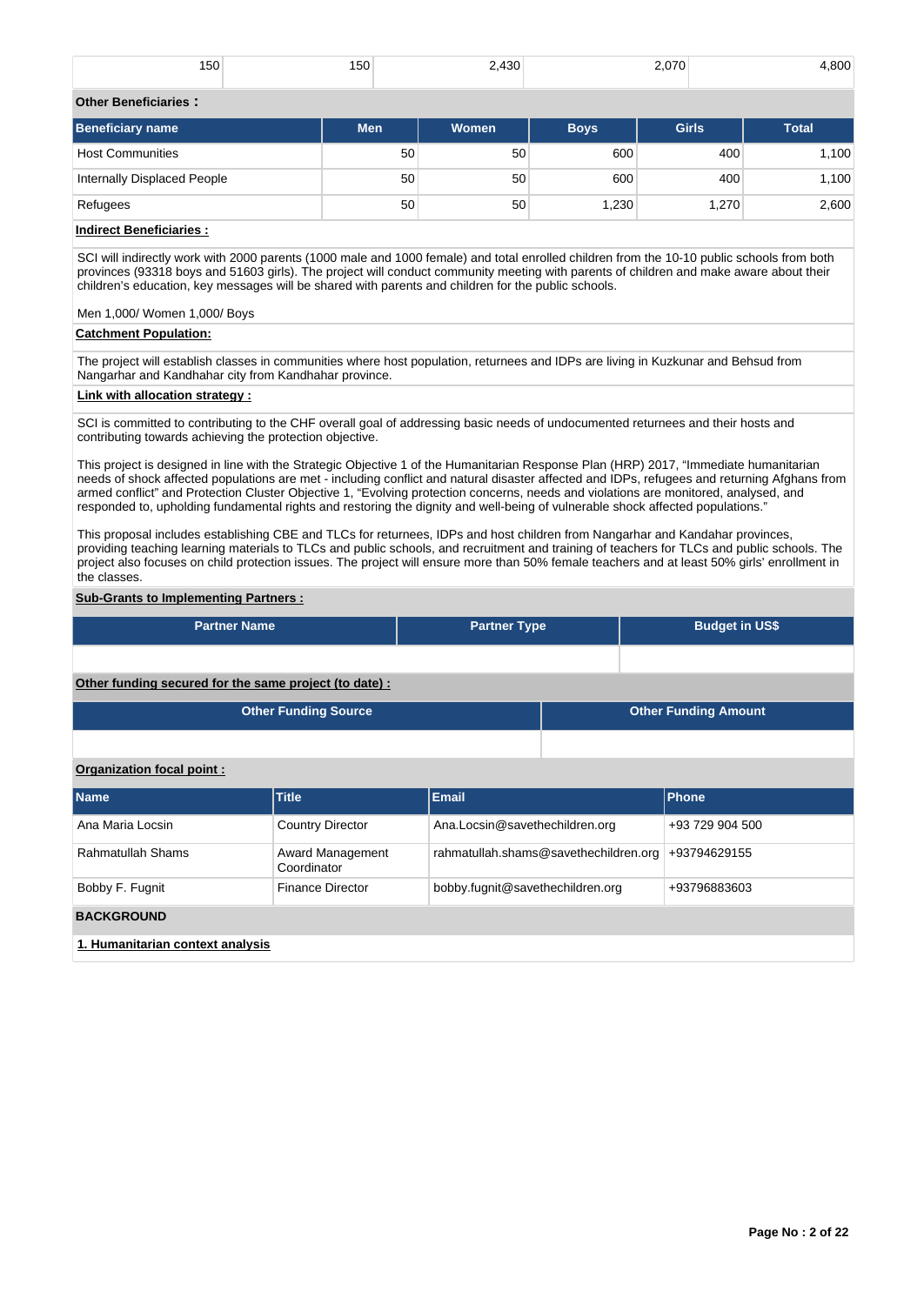Since July 2016, approximately 620,000 people (249,832 undocumented and 370,102 documented) returned or were deported from Pakistan to Afghanistan as a result of a drastic deterioration of the protection/political space in Pakistan, with increasing incidents of detention, forced evictions, police raids and harassment. In addition, 451,734 undocumented Afghans have spontaneously returned or were deported from Iran since 1 January 2016. In this context, approximately 600,000 children are in need of Education in Emergencies during 2017 (according to OCHA report- 28 Feb 2017). Humanitarian needs assessment reports show that many Returnee families are choosing to move to Afghanistan's major urban centres, looking for an education for their children, health services and jobs. This presents significant challenges for the cities and the communities hosting the IDPs and Returnees. In Nangarhar province, most Returnees from Pakistan are settled in various locations and live in tents, on people's land with only surrounding walls, and with no access to education, protection or clean water. This is worsened by a lack of adequate shelter and clothing for the winter season. According to OCHA joint assessment report (Sept -Dec 2016), the number of Returnees and IDPs in Kandahar province increased, with a total of 2,948 IDP families from Urozgan and Helmand displaced to Kandahar. Of the 11,032 total number of children in the families, more than 60% are school-aged and are in need of education. The lack of civil documentation significantly hinders undocumented Returnee families from accessing essential services both in the short and long-term, and the lack of formal identification for children limits access to other types of documentation in the future. Save the Children (SC)'s assessment (report attached) indicated that almost half of Returnee children are not currently enrolled in school. Besides Nangarhar, Kandahar also experienced a significant influx of people on the move; out of which 73% and 27% were respectively IDPs and Returnees, according to the sample in our analysis. SCI enjoys a high level of community acceptance given its long-running presence in these remote areas, which allows us to operate where others cannot and which drives our commitment to provide for the right to education for all children, including those in the most hard-to-reach and conflict-affected areas.

### **2. Needs assessment**

SCI conducted a rapid assessment in Nangarhar targeting 379 interviewees representing parents (Returnees/IDPs/Host) and 50 school key informants (school teachers, community elders, parents). The results of this rapid assessment indicated that almost 37% of returnee children were not enrolled in school. Of those attending, 49% were not in close proximity (3 kilometres walking distance) to a formal school. The provision of supplies and textbooks, recreational activities, and hiring of qualified teachers were highlighted as priorities.

Similarly, SCI conducted a rapid needs assessment of IDP and Returnee families in Kandahar to understand their education needs; the assessment interviewed 352 families, which demonstrated a 73%-27% split respectively between IDPs and Returnees. The higher number of IDPs can be explained by the rise in insecurity in the past several months in Kandahar, Urozgan and Helmond provinces. The data indicates that among the IDPs and Returnees settled in Kandahar, 92% are living in Kandahar city, 6.25% in Daman and 1.70% are in Dand district. Currently 66.81% of school age children from IDP and Returnee families do not attend school. The main reasons for not attending school include distance between schools and their settlements (more than three kilometres), overcrowded classrooms, as well as the poor economic conditions of families which force children to require earning money or take care of younger siblings and household work.

Returnee and IDP girls and boys in Nangarhar and Kandahar face a series of barriers to accessing education – as a result a significant proportion are currently missing out on months and years of learning, thereby jeopardizing their development and life chances as well as their basic rights to education. In both areas, caregivers identify key protection issues – namely early marriage and child labour – as barriers to children attending school, as well as heightened risks to children who are out of school. This is serious risk for children, indicating that SC's expertise in child protection is greatly warranted. As a result, the project is proposing child protection-related activities integrated alongside the implementation and improvement of adolescent education, parent teacher association, etc.

Though insecurity is one of the major risks to the project, the target area of operation is relatively safe and that is one of the reasons that IDPs and Returnees are settled there.

# **3. Description Of Beneficiaries**

The project adopts a holistic approach to targeting out of school children – reaching returnee, IDP and host community girls and boys according to need. Based on the information provided by DEDs in Behsud and Kuzkunar districts, and school Head Teachers from 10 schools in Nangarhar provinces, a total of 3500 (2010 girls and 1490 boys) are in need of education services from returnees and IDPs communities. They are unable to attend school due to lack of classrooms, teachers, textbooks, stationary and schools to enroll these children. SCI will target all 3000 children with a minimum of 50% girls from Behsud and Kuzkunar districts of Nangarhar. In Kandahar province, on the other hand, a total 17021 children are out of school including 4090 in Kandahar city. SCI will reach total 1500 children from Kandahar including 40% girls. Overall, the project will cover 4000 children under CBE/TLC and 500 children will be enrolled in public school while providing them additional support including minor renovation, supplies and deploying additional 7 teachers on need basis.

Based on discussions and consultations with MoE officials at the national level, and Education in Emergency working group, it was agreed to identify the beneficiaries together with district level education officers. As per the actual needs of returnees and IDPs children, classes will be established under the supervision of existing public schools. SCI provincial colleagues worked with Provincial and District Education Directors (DED) to identify areas where most of the returnees and IDPs community have settled and where public schools are not able to take on further enrollment because of already overcrowded classrooms and lack of teachers. Therefore, there is a clear need of establishing community-based education (CBE) classes where formal schools are more than 3 KMs from public schools.

SCI will indirectly work with 2000 parents (1000 male and 1000 female) and total enrolled children from the 10-10 public schools from both provinces (93318 boys and 51603 girls). The project will conduct community meeting with parents of children and make aware about their children's education, child protection related issues, reporting mechanism key messages will be shared with parents and children for the public schools.

SCI will establish 15 gender sensitive Parent Teacher Associations (PTA) as a means to engage parents directly in their children's education, contributing to better learning outcomes and overall enrichment. Each PTA will have 10 members; either mixed male and female or separate male and female, totaling 150 community members mostly parents from returnees, IDPs and host communities. SCI will establish 30 student clubs (20 public schools). Each student club will have at least five students (50% female) and will be trained on identification of child protection issues, and reporting them to the child protection focal person at SCI. Finally, 110 teachers will be recruited and trained (100 for CBE/TLC and 10 teachers deployed to public schools), and 17 community mobilisers will be supporting 110 classes for enrollment, provision of education supplies, conducting community meetings and PTA training

### **4. Grant Request Justification**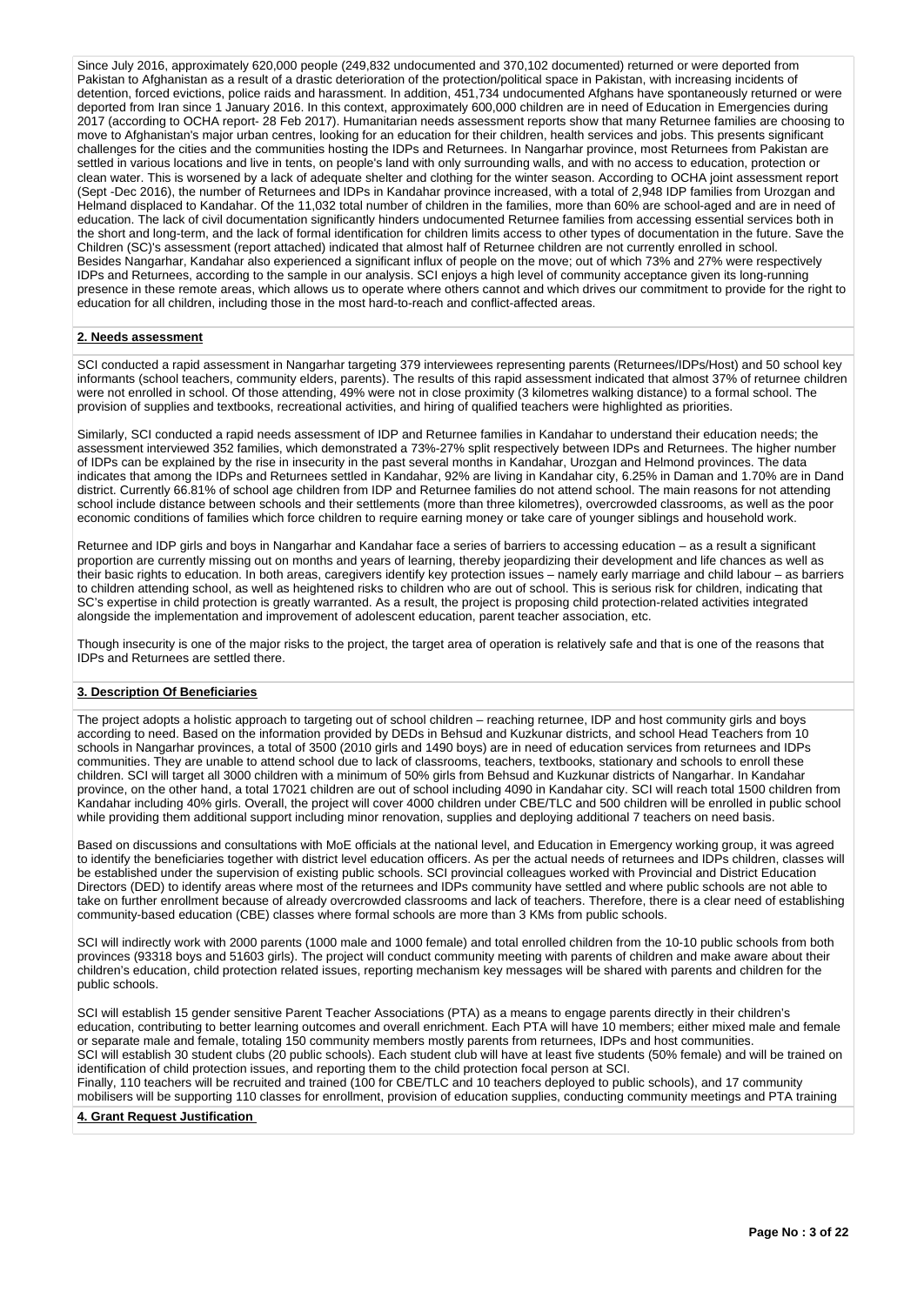As per the MoE statistics highlighted in NESP III, 50% of schools do not have adequate buildings across the country (classrooms, boundaries, WASH, water facilities), there is a shortage of 42600 teachers and 10600 education support staff, 50% teachers do not meet minimum qualifications, and 3.5 million children were out of school before July 2016 (i.e. before returnee influx). An additional 300,000 children from returnee families have increased the number further. Most returnee children were attending school in Pakistan but have not been able to integrate into the education system of Afghanistan due to the many challenges stated above.

So far there has been no comprehensive response by MoE or I/NGOs in addressing education needs of returnees and IDPs children apart from conducting the needs assessment, the establishment of some TLCs and the provision of tents to public schools. It is therefore highly important to respond to the education needs especially in Nangarhar and Kandahar provinces where a high number of returnees and IDPs have settled. In addition, assessment reports from Nangarhar and Kandahar indicate that children are at high risk of early marriage, child labor, and/or various forms of exploitation. Education is one of the means to reduce these threats.

SC in Afghanistan has the operational, technical and management capacity to implement the proposed interventions. Its experience with the context, challenges and thematic priorities equips the organization with valuable human capital, tools, networks and expertise.

Within the education sector in particular, SCI Afghanistan works at three levels:

• Policy level: provides meaningful input to policy makers as a member of the Human Resource Development Board (HRDB) for education, which is the highest policy making forum in the country, and participates in other important working groups of the Ministries. SCI Afghanistan is working closely with the Ministry of Education in reviewing policies and plans, especially the National Education Strategy Plan (NESP III 2017-21). Furthermore, SCI is co-leading the Education in Emergency Working group together with UNICEF and the Ministry of Education. • Capacity building level: SCI helps build the capacity of teachers, teacher educators, MoE staff, curriculum department, other I/NGOs and community leaders. SCI Afghanistan organises training for ECCD curriculum development, teacher mentoring, primary level education, classroom monitoring, and early grade reading and numeracy.

• Delivery level: SCI provides access to education through CBE and ALP classes, ECCD centres, conducting research as well as supporting Formal Schools and Hub schools to strengthen resources and provides teacher training in 12 Provinces of Afghanistan at present. As the above makes clear, SCI is in a prime position to be able to provide the identified support

A dedicated Project Manager based in Nangarhar and Kandahar will lead the overall implementation of the project with regular visits to the project sites, in order to provide technical and managerial support to the field teams. A MEAL officer will be based in Nangarhar and Kandahar, who will work in close coordination with the MEAL department and provincial MEAL Coordinator of both provinces, to ensure the proper monitoring and evaluation of the project activities. An Education officer will be supporting the project manager and field teams in smooth implementation of the project activities, while ensuring that education activities meet the relevant quality standards. Provincial Managers of Nangarhar and Kandahar will extend day-to-day support including operational and administrative tasks for better coordination and implementation of the project under the supervision of Deputy Programme Implementation Director and Program Implementation Director

# **5. Complementarity**

SC has a long history and experience in implementing projects to address education and child protection needs of children from age 4-16 years, especially for girls and with a focus on addressing issues of access to and quality of education. SC implements activities under various programs, including Early Childhood Education (ECD); Community Based Education (CBE), Accelerated Learning Program (ALP) support to government schools, providing training to government school teachers, addressing the issue of lack of female teachers through teaching courses for young Afghan girls who are graduates of grades 10-12, and improving quality of teacher training course for Teacher Education Department (TED). During 2016 alone, in Afghanistan SC covered 13,566 students under its Early Childhood Care and Development (ECCD) centres, CBE and ALP classes, including 8,708 girls.

SC implements specific project on Education in Emergency, establishing temporary learning classes, child friendly spaces during natural disaster and internal displaced due to ongoing conflicts.

SC is also implementing teacher training program, and early grade teaching program for young girls who are graduated from grade 11-12 to become contractual teachers. It will help proposed education in emergency project to get qualified/trained female teachers. SC is implementing humanitarian activities for returnees and IDPs in Nangarghar province including cash distribution, Non-Food Items

(NFI), and other basic necessities.

SC is implementing a child protection project in Nangarhar province where a well-trained team is available to help EiE colleagues in identifying Child protection issues, providing training to teachers on Child rights, Psychosocial First Aid, positive discipline, nondiscrimination, inclusion of disabled children and awareness about child protection. All of this will help the project in terms of convincing communities to increase girl's enrolment, female teacher and establishing PTA with 50% female members.

### **LOGICAL FRAMEWORK**

### **Overall project objective**

Ensure all conflict and disaster affected children have access to inclusive education by providing learning opportunities and a return to normalcy.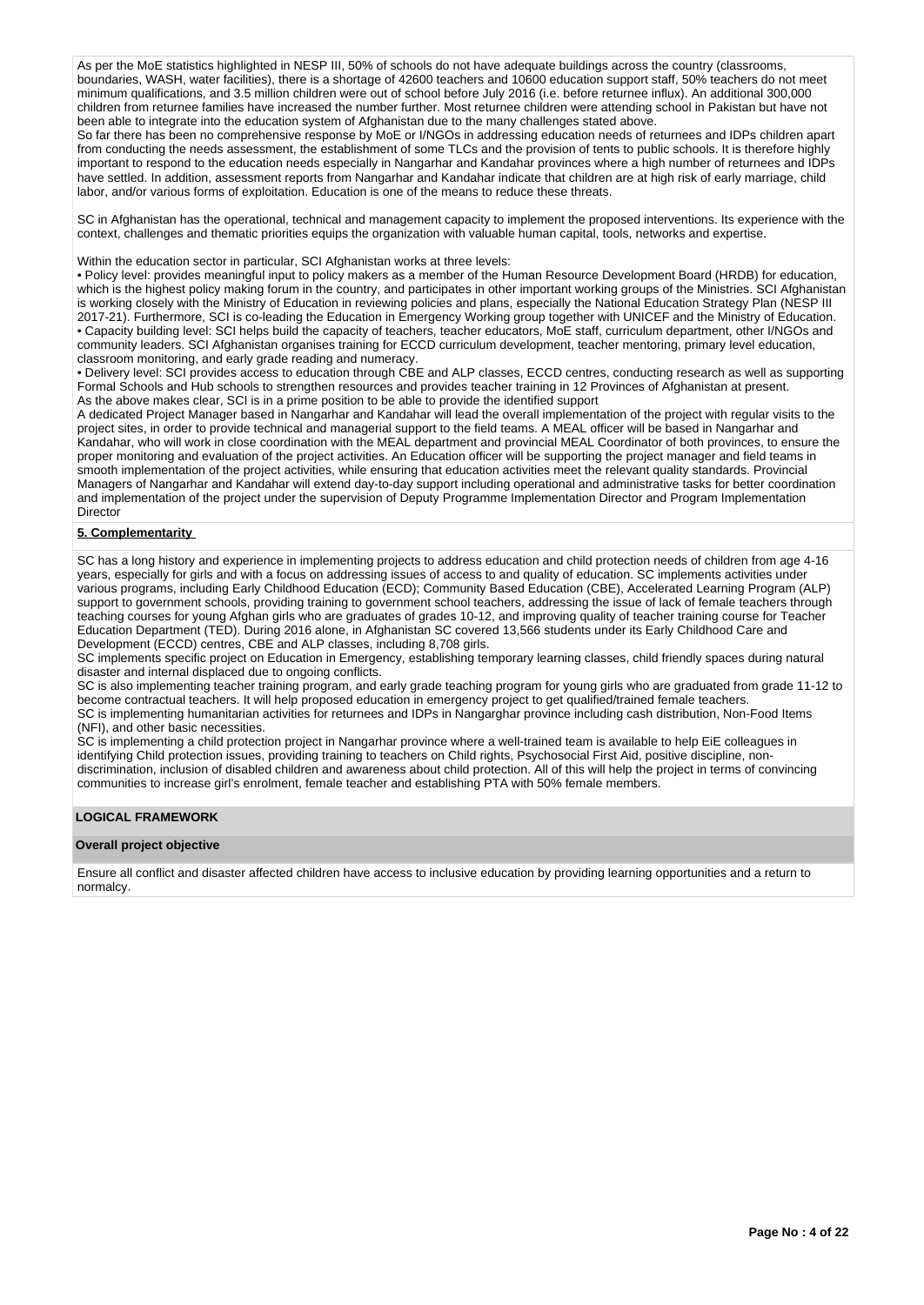| <b>PROTECTION</b>                                                                                                                                                                                                                       |                                                                                                                                                                                                                                                                                                                                                                                                                                                                                                                                                                                   |                                 |
|-----------------------------------------------------------------------------------------------------------------------------------------------------------------------------------------------------------------------------------------|-----------------------------------------------------------------------------------------------------------------------------------------------------------------------------------------------------------------------------------------------------------------------------------------------------------------------------------------------------------------------------------------------------------------------------------------------------------------------------------------------------------------------------------------------------------------------------------|---------------------------------|
| <b>Cluster objectives</b>                                                                                                                                                                                                               | <b>Strategic Response Plan (SRP) objectives</b>                                                                                                                                                                                                                                                                                                                                                                                                                                                                                                                                   | <b>Percentage of activities</b> |
| Objective 2: Evolving protection concerns,<br>needs and violations are monitored.<br>analysed, and responded to upholding<br>fundamental rights and restoring the dignity<br>and well-being of vulnerable shock affected<br>populations | SO1: Immediate humanitarian needs of<br>shock affected populations are met -<br>including conflict and natural disaster<br>affected and IDPs, refugees and returning<br>Afghans from armed conflict                                                                                                                                                                                                                                                                                                                                                                               | 100                             |
| returnees. IDPs and host children.<br>(enrollment, teachers, training, etc.)                                                                                                                                                            | Contribution to Cluster/Sector Objectives: This Education in Emergency (EiE) proposal for Nangarhar and Kandhahar provinces will<br>contribute to achieve the overall objective of the protection cluster and EiE working group. It will respond to the education needs of<br>The project will ensure child protection minimum standard in emergency education and gender-balanced representation in each activity                                                                                                                                                                |                                 |
| <b>Outcome 1</b>                                                                                                                                                                                                                        |                                                                                                                                                                                                                                                                                                                                                                                                                                                                                                                                                                                   |                                 |
| WASH facilities, and trained teachers                                                                                                                                                                                                   | Returnee, IDP and host children have access to inclusive and protective learning classes, equipped with learning materials, adequate                                                                                                                                                                                                                                                                                                                                                                                                                                              |                                 |
| Output 1.1                                                                                                                                                                                                                              |                                                                                                                                                                                                                                                                                                                                                                                                                                                                                                                                                                                   |                                 |
| <b>Description</b>                                                                                                                                                                                                                      |                                                                                                                                                                                                                                                                                                                                                                                                                                                                                                                                                                                   |                                 |
| public schools                                                                                                                                                                                                                          | Access to education provided to 4500 children through the establishment of TLCs/CBE and provision of targeted support to 15 existing                                                                                                                                                                                                                                                                                                                                                                                                                                              |                                 |
| (375 in Nangarhar and 125 in Kandahar)                                                                                                                                                                                                  | Access to education will be provided to 4500 children by establishing 100 Temporary Learning Classes (additional classrooms in existing<br>schools/ CBE/ classes at community level) and providing support to up to 15 public schools to build their capacity to accommodate and meet<br>the learning needs of additional students in the five most populated Returnee/IDP districts of Nangarhar and Kandahar Provinces. 10<br>additional teachers will be deployed in public school for ensuring the enrollment of 500 additional out-of-school children in public institutions |                                 |

### **Assumptions & Risks**

- Qualified teachers are available to provide the additional needed support. As per the need assessment report from Nangarhar, it was highlighted that 64% of trained teachers are available to teach returnees and IDPs children and initial discussions between the SCI Provincial Manager and community and District Education Directors have shown that the project will be able to find the necessary teachers (including 50% female) from the IDPs/Returnees and host communities.

- DED and Head Teachers of the targeted public schools agree to support classes

- Parents and caregivers are willing to send their children to the schools and TLCs, particularly girls, and participate in PTAs

- The humanitarian situation does not impede the children's capacity to attend the schools/TLCs

| <b>Indicators</b> |  |
|-------------------|--|
|                   |  |
|                   |  |

|                                     |                   |                                                                                                                                                                                                                                                                           |                     | <b>End cycle beneficiaries</b> |                   |          | <b>End</b><br>cycle |
|-------------------------------------|-------------------|---------------------------------------------------------------------------------------------------------------------------------------------------------------------------------------------------------------------------------------------------------------------------|---------------------|--------------------------------|-------------------|----------|---------------------|
| Code                                | <b>Cluster</b>    | <b>Indicator</b>                                                                                                                                                                                                                                                          | <b>Men</b><br>Women |                                | <b>Boys</b> Girls |          | <b>Target</b>       |
| Indicator 1.1.1                     | <b>PROTECTION</b> | Number of children (boys/girls) benefiting from<br>safe & equipped temporary<br>classrooms/community based schools with<br>adequate WASH facilities<br># of consultation meetings held with community<br>and Education Officers for the identification of the<br>location |                     |                                |                   |          | 4,500               |
|                                     |                   | Means of Verification: Picture of CBE/ALS, Field visit Reports, Personal Information of all children enrolled and teachers recruited<br>School records of children enrolled in CBE and nearby public schools, meeting minutes with community/MoE officers                 |                     |                                |                   |          |                     |
| Indicator 1.1.2                     | <b>PROTECTION</b> | # of class kits, teaching kits, textbooks/students<br>kits distributed to student and teachers                                                                                                                                                                            |                     |                                |                   |          | 4,500               |
|                                     |                   | <b>Means of Verification:</b> Distribution list/receipts from parents/students and teachers and Activity Report                                                                                                                                                           |                     |                                |                   |          |                     |
| Indicator 1.1.3                     | <b>PROTECTION</b> | SA1-Envelope Two: Number of teachers<br>(male/female) recruited in high returnee areas                                                                                                                                                                                    | 55                  | 55                             | $\Omega$          | $\Omega$ | 110                 |
|                                     |                   | <b>Means of Verification:</b> Signed contract letters, selection process documents                                                                                                                                                                                        |                     |                                |                   |          |                     |
| Indicator 1.1.4                     | <b>PROTECTION</b> | # of schools supported for accommodating<br>additional students<br># of schools provided with materials e.g.<br>tents/WASH, water/ mats/ stationary/textbooks                                                                                                             |                     |                                |                   |          | 500                 |
| enrolled, Distribution records      |                   | <b>Means of Verification</b> : Letter from PED/Head Teachers outlining support received, Name of schools provide with support, List of children                                                                                                                           |                     |                                |                   |          |                     |
| Indicator 1.1.5                     | <b>PROTECTION</b> | # of community mobiliser recruited<br># of community mobiliser trained                                                                                                                                                                                                    |                     |                                |                   |          | 17                  |
|                                     |                   | <b>Means of Verification:</b> Signed contract letters, Training plan/ Participant attendance list                                                                                                                                                                         |                     |                                |                   |          |                     |
| <b>Activities</b><br>Activity 1.1.1 |                   |                                                                                                                                                                                                                                                                           |                     |                                |                   |          |                     |

**Standard Activity : Establishment of TLS/Community Based Schools in Nangarhar, Kabul and Kandahar, provision of learning materials and recruitment of teachers, particularly female teachers;**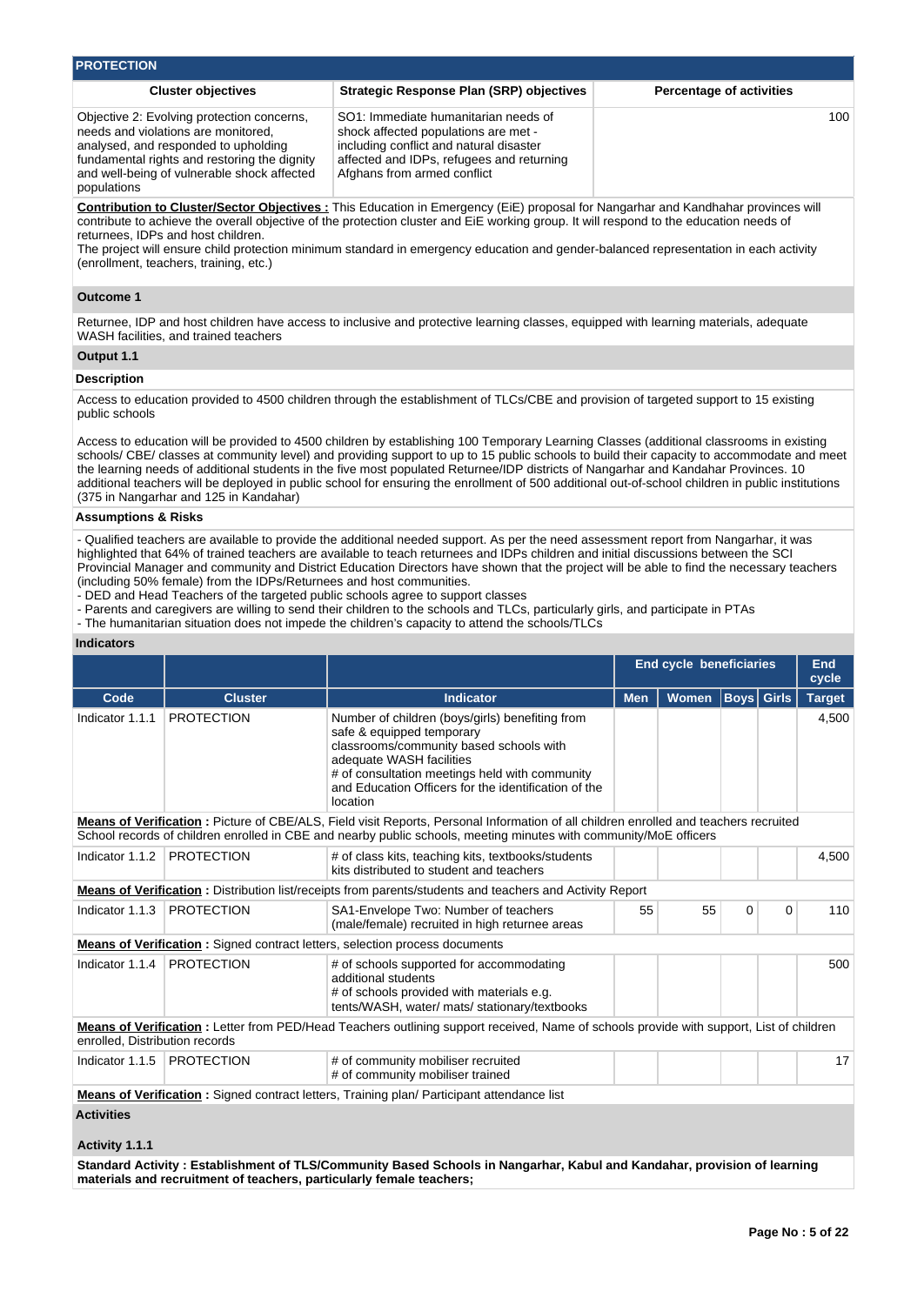In consultation with District Education Directors of the respective district from Nangarhar and Kandhahar province and together with local community, SCI will identify location for TLSs (TLCs/CBE) classes, children and potential teachers (4000 children will enroll in TLSs including 1840 girls). Project will establish 100 CBE classes for 4000 children. CBE will run for nine to ten months as per the CBE policy of  $M \cap F$ 

### **Activity 1.1.2**

**Standard Activity : Establishment of TLS/Community Based Schools in Nangarhar, Kabul and Kandahar, provision of learning materials and recruitment of teachers, particularly female teachers;**

The project will procure classroom kits, teachers' kits, student kits, and tents for establishing classes. The material will be procured as per SCI procurement policy and procedure in order to maintain the transparency and distribute to respective classes. The procurement will start as soon as the project approval is received (April107) and completed by June/July 2017 (4500 children will receive student kits, 110 teachers will receive teaching kits)

### **Activity 1.1.3**

**Standard Activity : Establishment of TLS/Community Based Schools in Nangarhar, Kabul and Kandahar, provision of learning materials and recruitment of teachers, particularly female teachers;**

Potential teachers will be identified in consultation with local community (host/returnees/IDPs) and DED/Head Teachers as per MoE contractual teacher terms and condition. Selection will be done as per SCI HR policy and procedure. SCI will ensure at least 50% female teachers for CBE classes and supported public schools.

### **Activity 1.1.4**

**Standard Activity : Establishment of TLS/Community Based Schools in Nangarhar, Kabul and Kandahar, provision of learning materials and recruitment of teachers, particularly female teachers;**

Support existing public school in building their capacity to accommodate additional students.:

Meanwhile, the project will provide support to public schools to improve their resources and capacity to accommodate additional students. Based on specific needs of the particular school, this will include renovation of existing classrooms, provision of additional tents, minor renovations to the school infrastructure, recruitment and deployment of 10 additional teachers, and provision of gender-sensitive WASH facilities with associated awareness raising.

### **Activity 1.1.5**

**Standard Activity : Establishment of TLS/Community Based Schools in Nangarhar, Kabul and Kandahar, provision of learning materials and recruitment of teachers, particularly female teachers;**

Recruit and train 17 Community Mobilisers (CM) from target communities to support children's enrollment, organise community meetings and engage stakeholders in project activities (PTA): 17 CMs and 150 PTA members (50% female)

15 CMs will be recruited from the local community to support children's enrollment, community meetings, establishing PTA, and establishing community based child protection reporting mechanism. The CMs will closely work with community and the public schools in order to increase enrollment and identify barriers that may prevent children from enrolling or returning to school. Each CM will support at least one public school, convincing parents, meeting with religious leaders/community elders and parents to convince them to send their children to school. Each mobiliser will support 5-7 classes (TLCs/CBE and , formal public schools)

# **Output 1.2**

### **Description**

Strengthened capacity of teachers (TLCs/ CBE) and PTAs to support inclusive and protective learning.

This output will focus on building the capacity of CBE and TLCs school teachers and PTAs in order to support learning outcomes and meet the needs of returnee, IDP and host community students. Through the establishment of community-based child protection reporting mechanism, identifying special needs/children with disabilities and providing information on available services for these children. furthermore, returnee/ IDP/ host community children and their families will be able to identify child protection risks and violations and raise awareness about key child protection issues in the communities including child marriage, child labour, various forms of exploitation, disabilities, available services for children with disabilities, etc. The Project will also establish 15 Shuras/PTA for supporting classes and mobilizing community.

### **Assumptions & Risks**

MoE approval for training of teachers is provided

Training module is available in local language prior to training

Children and families with particular vulnerabilities and special needs have equal access to information and opportunities to participate in designing and decision making process of PTA

### **Indicators**

|                 |                                                                           | <b>End cycle beneficiaries</b>                                                                                                       |                            |     |             |  |               |
|-----------------|---------------------------------------------------------------------------|--------------------------------------------------------------------------------------------------------------------------------------|----------------------------|-----|-------------|--|---------------|
| Code            | <b>Cluster</b>                                                            | <b>Indicator</b>                                                                                                                     | <b>Men</b><br><b>Women</b> |     | Boys  Girls |  | <b>Target</b> |
| Indicator 1.2.1 | <b>PROTECTION</b>                                                         | Number of teachers trained in basic pedagogy<br>and classroom management (132 teachers will<br>receive 12 days pre-service training) |                            |     |             |  | 110           |
|                 | <b>Means of Verification:</b> Teachers attendance lists, Training reports |                                                                                                                                      |                            |     |             |  |               |
| Indicator 1.2.2 | <b>PROTECTION</b>                                                         | # of Parent Teacher Association (PTA/Shura)<br>established (each shura consist of 10 or maybe<br>20 person)                          |                            |     |             |  | 150           |
|                 | <b>Means of Verification:</b> Register of meetings and selection process  |                                                                                                                                      |                            |     |             |  |               |
| Indicator 1.2.3 | <b>PROTECTION</b>                                                         | SA1-Envelope Two: Number of TLCs/community<br>schools established in Nangarhar, Kabul and<br>Kandahar provinces                      |                            | 110 |             |  |               |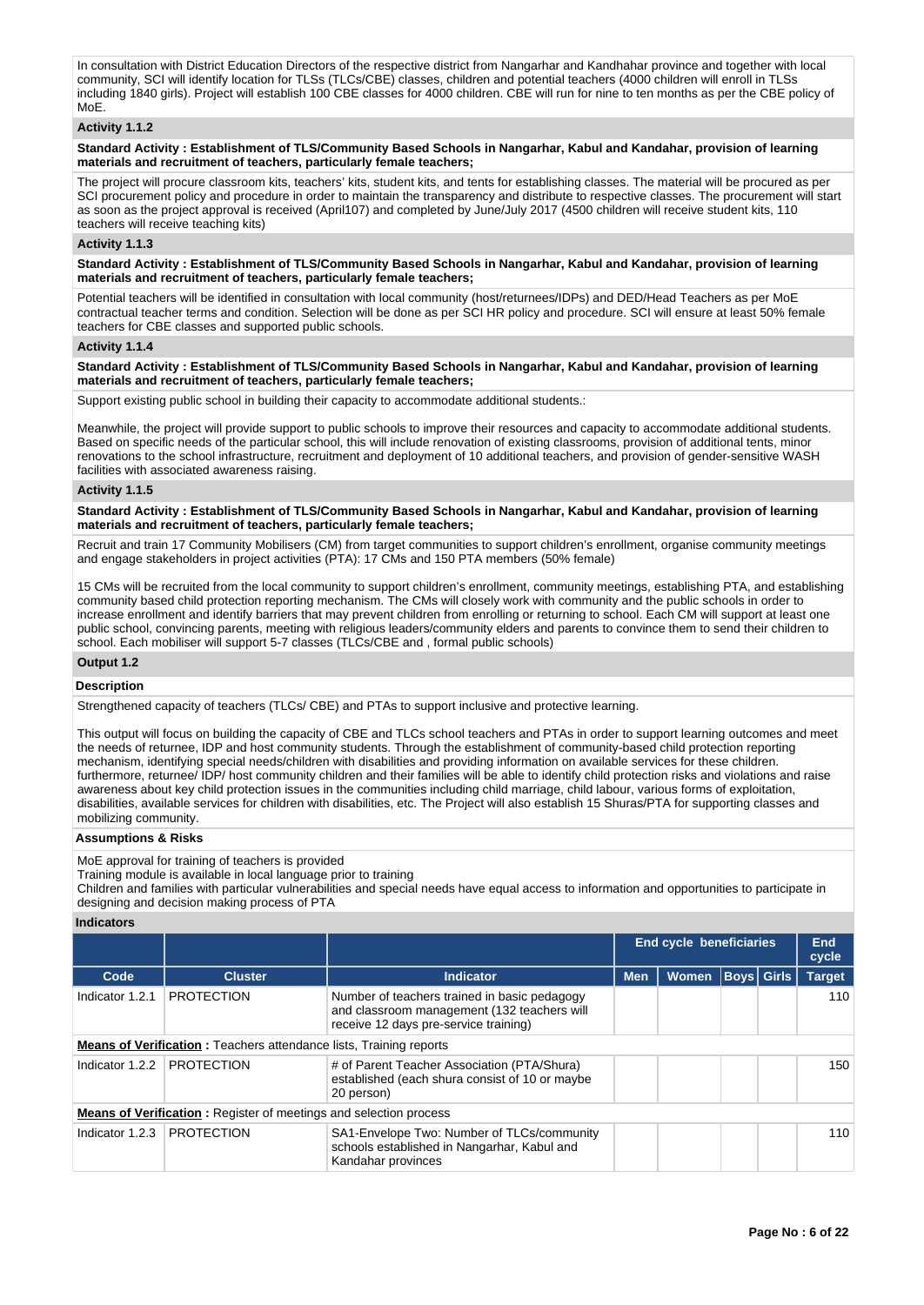**Means of Verification :** # of student club established and trained on child protection reposing mechanism

List of student clubs members, record/reports on child protection issues reported by student club members

# **Activities**

# **Activity 1.2.1**

### **Standard Activity : Establishment of TLS/Community Based Schools in Nangarhar, Kabul and Kandahar, provision of learning materials and recruitment of teachers, particularly female teachers;**

All recruited teachers for the project will receive at least 12 days pre-service training on early grade teaching based on training module for CBE teachers. The training will be conducted at district level by teacher trainers. Training will be focused on child-centered teaching methods, gender-sensitive teaching methods, PSS, positive discipline, child protection and child rights convention. The teachers will further receive 4 days of refresher training based on classroom observation and identified learning areas, content knowledge and teaching methodologies

### **Activity 1.2.2**

**Standard Activity : Establishment of TLS/Community Based Schools in Nangarhar, Kabul and Kandahar, provision of learning materials and recruitment of teachers, particularly female teachers;**

Establish and train 15 Parent Teacher Associations (PTA/School Shura) ensuring balanced representation of male and female returnees, IDPs and host community members.

15 Parent Teacher Association (Shura) members will be identified from the communities (returnees, IDPs and Host). SCI will ensure 50% women representation and each PTA will have 10 members. The PTAs will be trained on child protection principles, child protection reporting mechanisms, monitoring of classes, and motivating parents to send and keep their children in school. SCI will also work with EiE WG and MoE to develop key messages for community mobilization, awareness raising etc. through local media. The key messages will focus sharing information with community on afghan education system and how they get access to education, importance of education especially girls education e.g. "School… Where we Learn, Laugh and have fun along with our peers" "Going back to learning is a reason for celebration because it means a new step towards a wonderful future!" "Back to School is a new opportunity to learn something new" "Go Back to School and enjoy the new beginning" etc.

### **Activity 1.2.3**

**Standard Activity : Provision of protection services (including health, psychosocial, legal and safety) to GBV survivors and children abused or exploited by armed groups and armed forces;**

Establishing student clubs and train on identification of child protection issues and reporting mechanism specially in targeted public schools.

SCI will establish student clubs in targeting schools. Each club will have 5 to 10 students (equal representation of boys and girls), children will be orientated on child protection related issues and reporting mechanism. Children will be provided with information on contact person for reporting issues related to child protection.

### **Additional Targets :**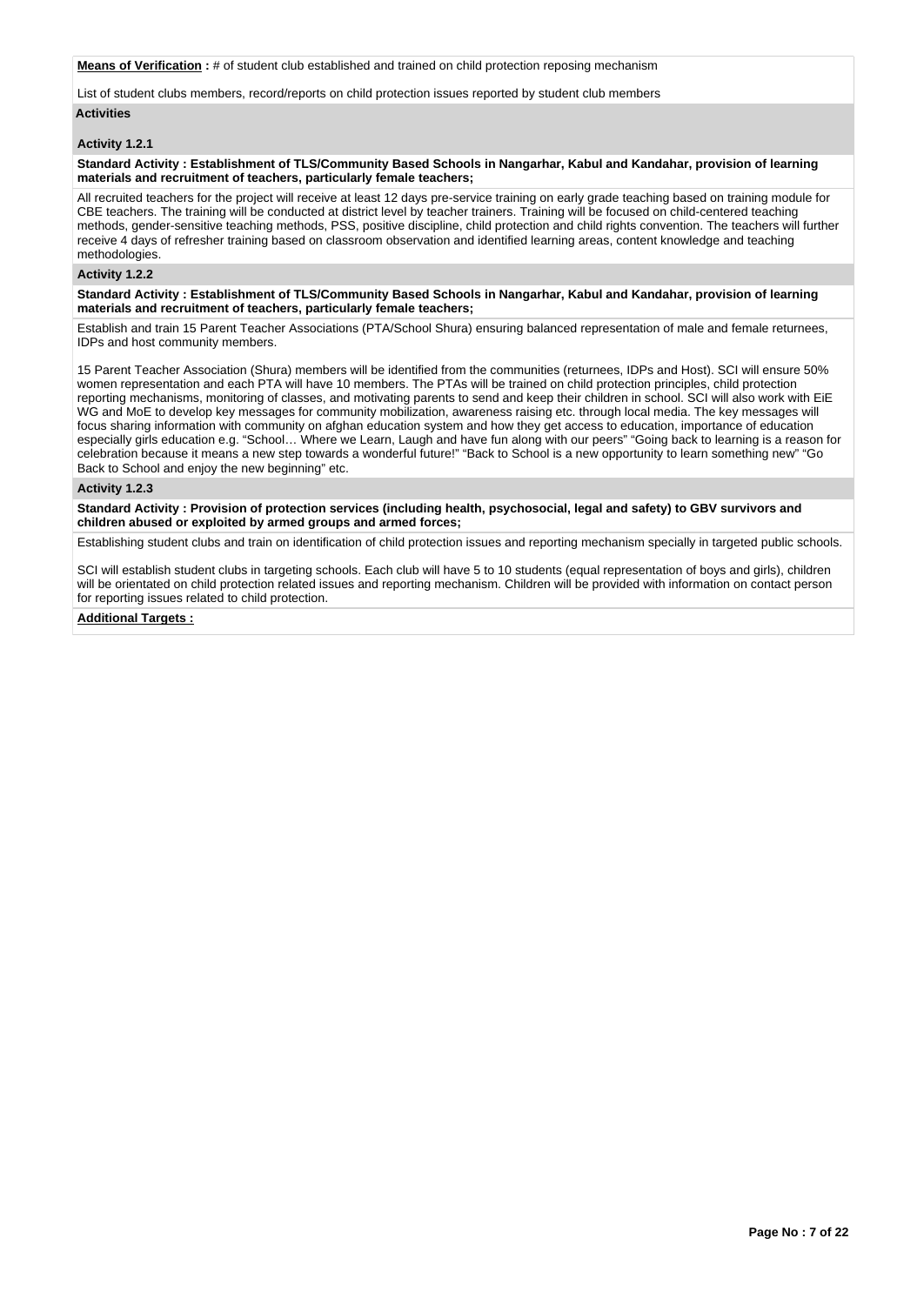# **M & R**

# **Monitoring & Reporting plan**

Over the years, SCI in Afghanistan has improved, innovated and streamlined its MEAL system to improve programme design/planning and delivery. In addition to regular monitoring and evaluation, the MEAL system promotes accountability by ensuring that target communities have access to detailed information on project objectives, outputs and planned activities. Communities can thus provide complaints and feedback on the delivery and quality of project outputs and activities. SCI has a MEAL policy framework that provides the overall basis and guidelines for managing the main M&E functions of the programmes. SCI will submit a report on complaint and feedback mechanism in the project period together with CHF narrative report.

An M&E plan will be developed at the outset of this project and will outline the main indicators, data collection methods and activities, verification, analysis plan and utilisation of monitoring data for programme oversight and improvement. The plan will explain how the project performance indicators will be tracked and analysed to monitor progress and evaluate its effectiveness. It will include monitoring visits, data collection tools/forms/ classroom observation reports.

Based on the M&E plan and the outcome indicators, a baseline will be established together with a Consultant for the higher-level outcome indicators by primary (from survey) and/or secondary data collection. Follow up surveys end-line will be conducted using the same methodologies to assess changes in outcome indicators for all the projects. The Kabul MEAL unit will design the survey methodologies, and provide training to the survey team on data entry and analysis of assessments. The MEAL team will supervise data collection in the field for data quality assurance.

To ensure that the data collected is reliable and accurate, SC is working to put the following measures in practice:

- Clear definition and uniform calculation criterions for each indicator (as defined in M&E plan) is consistently used including use of standard data collection tools.

- After data is collected, the MEAL focal person and programme staff in the area will verify data to identify inconsistencies or errors before these are compiled. If errors occur, the team will verify (or cross verify) before these are further analyzed and used.

- Conduct a sample internal Data Quality Assessment to trace the reliability of data at different levels. Findings will be used to improve the tools, methods and practices of data collection and compilation.

- Regular field visits by MEAL staff and interaction with programme beneficiaries and stakeholders and spot checks of reported data will be an integral part of data quality assurance systems.

A functional complaint and feedback mechanism (CFM) will be set up. This will allow beneficiaries to give direct feedback and to make complaints about the delivery of programme interventions as per the agreed quality standards (quality benchmark). All feedback from communities will be logged, investigated and addressed quickly, aiming at immediate resolution.

Documentation and use of learning: the learning generated through regular monitoring, accountability and CFM will be used to take corrective measures, improve programme quality and capture lessons learned for similar programme development in the future. It can be used by illiterate community members through mobile phone (tool free) and inform on issues related to project implementation

### **Workplan**

| <b>Activitydescription</b>                                                                                                                                                                                                                                                                                                                                                                                                                                                                                                                                                                                                                                                     | Year |                | $\mathbf{2}$ | 3                       | 5        | 6        | $\overline{7}$ | 8   | 9            |              | 10 11 12 |              |
|--------------------------------------------------------------------------------------------------------------------------------------------------------------------------------------------------------------------------------------------------------------------------------------------------------------------------------------------------------------------------------------------------------------------------------------------------------------------------------------------------------------------------------------------------------------------------------------------------------------------------------------------------------------------------------|------|----------------|--------------|-------------------------|----------|----------|----------------|-----|--------------|--------------|----------|--------------|
| Activity 1.1.1: In consultation with District Education Directors of the respective<br>district from Nangarhar and Kandhahar province and together with local                                                                                                                                                                                                                                                                                                                                                                                                                                                                                                                  | 2017 |                |              |                         | X.       | X        | IX.            |     | X X          | $X$ $X$      |          | $\mathsf{X}$ |
| community, SCI will identify location for TLSs (TLCs/CBE) classes, children and<br>potential teachers (4000 children will enroll in TLSs including 1840 girls). Project<br>will establish 100 CBE classes for 4000 children. CBE will run for nine to ten<br>months as per the CBE policy of MoE.                                                                                                                                                                                                                                                                                                                                                                              | 2018 | X.             | $\times$     | $\overline{\mathsf{x}}$ |          |          |                |     |              |              |          |              |
| Activity 1.1.2: The project will procure classroom kits, teachers' kits, student kits,<br>and tents for establishing classes. The material will be procured as per SCI                                                                                                                                                                                                                                                                                                                                                                                                                                                                                                         | 2017 |                |              |                         | $\times$ | X.       | X              |     |              |              |          |              |
| procurement policy and procedure in order to maintain the transparency and<br>distribute to respective classes. The procurement will start as soon as the project<br>approval is received (April107) and completed by June/July 2017 (4500 children<br>will receive student kits, 110 teachers will receive teaching kits)                                                                                                                                                                                                                                                                                                                                                     | 2018 |                |              |                         |          |          |                |     |              |              |          |              |
| Activity 1.1.3: Potential teachers will be identified in consultation with local<br>community (host/returnees/IDPs) and DED/Head Teachers as per MoE contractual                                                                                                                                                                                                                                                                                                                                                                                                                                                                                                               | 2017 |                |              |                         | $\times$ | X        |                |     |              |              |          |              |
| teacher terms and condition. Selection will be done as per SCI HR policy and<br>procedure. SCI will ensure at least 50% female teachers for CBE classes and<br>supported public schools.                                                                                                                                                                                                                                                                                                                                                                                                                                                                                       |      |                |              |                         |          |          |                |     |              |              |          |              |
| Activity 1.1.4: Support existing public school in building their capacity to<br>accommodate additional students.:                                                                                                                                                                                                                                                                                                                                                                                                                                                                                                                                                              |      |                |              |                         | X.       | <b>X</b> | ΙX.            | X.  | $\mathsf{X}$ | $\mathsf{X}$ | IX.      | $\mathsf{X}$ |
| Meanwhile, the project will provide support to public schools to improve their<br>resources and capacity to accommodate additional students.<br>Based on specific needs of the particular school, this will include renovation of<br>existing classrooms, provision of additional tents, minor renovations to the school<br>infrastructure, recruitment and deployment of 10 additional teachers, and provision<br>of gender-sensitive WASH facilities with associated awareness raising.                                                                                                                                                                                      | 2018 | <b>X</b>       | X.           | $\overline{\mathsf{x}}$ |          |          |                |     |              |              |          |              |
| Activity 1.1.5: Recruit and train 17 Community Mobilisers (CM) from target<br>communities to support children's enrollment, organise community meetings and                                                                                                                                                                                                                                                                                                                                                                                                                                                                                                                    | 2017 |                |              |                         | $\times$ | X.       | ΙX.            | ΙX. | $\mathsf{X}$ | $\mathsf{X}$ | ΙX.      | $\mathsf{X}$ |
| engage stakeholders in project activities (PTA): 17 CMs and 150 PTA members<br>(50% female)                                                                                                                                                                                                                                                                                                                                                                                                                                                                                                                                                                                    |      | $\mathsf{X}^-$ | $\times$     | $\overline{\mathsf{x}}$ |          |          |                |     |              |              |          |              |
| 15 CMs will be recruited from the local community to support children's enrollment,<br>community meetings, establishing PTA, and establishing community based child<br>protection reporting mechanism. The CMs will closely work with community and the<br>public schools in order to increase enrollment and identify barriers that may<br>prevent children from enrolling or returning to school. Each CM will support at least<br>one public school, convincing parents, meeting with religious leaders/community<br>elders and parents to convince them to send their children to school. Each<br>mobiliser will support 5-7 classes (TLCs/CBE and, formal public schools) |      |                |              |                         |          |          |                |     |              |              |          |              |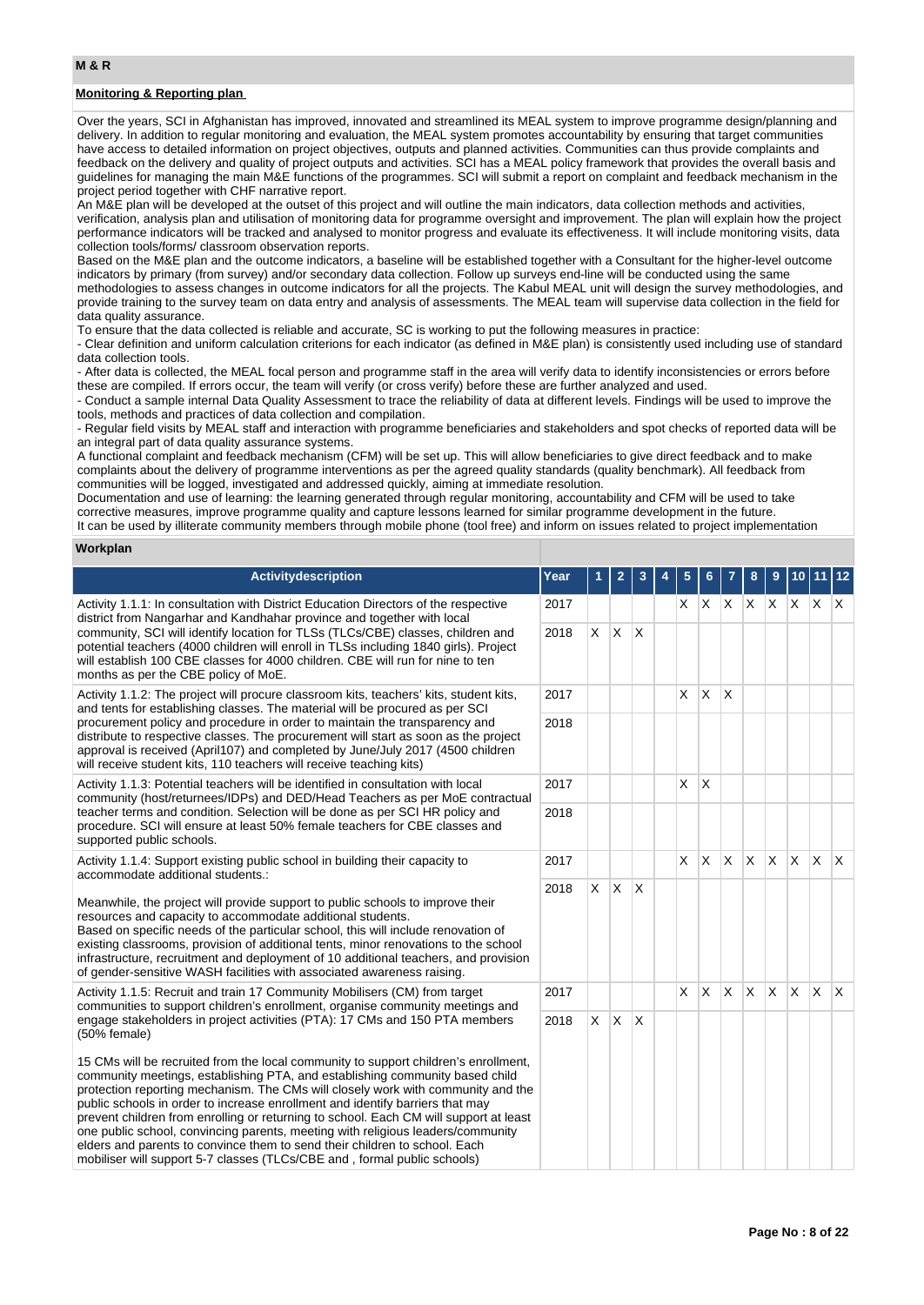Activity 1.2.1: All recruited teachers for the project will receive at least 12 days preservice training on early grade teaching based on training module for CBE teachers. The training will be conducted at district level by teacher trainers. Training will be focused on child-centered teaching methods, gender-sensitive teaching methods, PSS, positive discipline, child protection and child rights convention. The teachers will further receive 4 days of refresher training based on classroom observation and identified learning areas, content knowledge and teaching methodologies.

Activity 1.2.2: Establish and train 15 Parent Teacher Associations (PTA/School Shura) ensuring balanced representation of male and female returnees, IDPs and host community members.

15 Parent Teacher Association (Shura) members will be identified from the communities (returnees, IDPs and Host). SCI will ensure 50% women representation and each PTA will have 10 members. The PTAs will be trained on child protection principles, child protection reporting mechanisms, monitoring of classes, and motivating parents to send and keep their children in school. SCI will also work with EiE WG and MoE to develop key messages for community mobilization, awareness raising etc. through local media. The key messages will focus sharing information with community on afghan education system and how they get access to education, importance of education especially girls education e.g. "School… Where we Learn, Laugh and have fun along with our peers" "Going back to learning is a reason for celebration because it means a new step towards wonderful future!" "Back to School is a new opportunity to learn something new" "Go Back to School and enjoy the new beginning" etc.

Activity 1.2.3: Establishing student clubs and train on identification of child protection issues and reporting mechanism specially in targeted public schools.

SCI will establish student clubs in targeting schools. Each club will have 5 to 10 students (equal representation of boys and girls), children will be orientated on child protection related issues and reporting mechanism. Children will be provided with information on contact person for reporting issues related to child protection.

# **OTHER INFO**

#### **Accountability to Affected Populations**

SCI consulted with Provincial and District Education Director (PED/DED) and Head Teachers of public schools from Kuzkunar and Behsud districts of Nangarhar and Kandhdar city district of Kandhahar province in the identification of the current needs in the existing schools surrounding communities (host/IDPs/ Returnees) in order to provide access to education for children. Based on information provided by PED/DED and Head Teachers, the project proposal was developed.

SCI conducted rapid needs assessment for Nangarhar and Kandahar provinces where community elders and parents were interviewed to identify their children education needs.

SCI has established a complaint and feedback mechanism (CFM) for all its ongoing projects. SCI will also establish this mechanism for this proposed project in Nangarhar and Kandahar provinces at the start of the implementation. This will allow beneficiaries to give direct feedback and to make complaints about the delivery of program interventions as per the agreed upon quality standards. All feedback from communities will be logged, investigated and addressed quickly, aiming at immediate resolution. This approach promotes accountability to the beneficiaries (who are made aware of their right to complain, provide feedback and get timely response on their complaints) by SCI at the start of the project.

SCI will provide a list of project staff, stakeholders and project beneficiaries with detailed contact information to the UNOCHA remote call center. The list will include information on beneficiaries (name, age, telephone number, village, district and province) and the type of the services used by beneficiaries. The beneficiaries will be registered in the special format (calling list dataset of UNOCHA), they will be informed about the possibility of remote calls from UNOCHA remote call center "if they were sampled for interview" about the quality of services, progress of project work and satisfaction of beneficiaries with the project performance.

### **Implementation Plan**

| $\overline{\phantom{a}}$ | 2017 |             |                |             | X           |            |   |              | X |                |                           |              |
|--------------------------|------|-------------|----------------|-------------|-------------|------------|---|--------------|---|----------------|---------------------------|--------------|
|                          | 2018 |             |                |             |             |            |   |              |   |                |                           |              |
|                          | 2017 |             |                |             | X           | X          | X | X            | X | X              | X                         | X            |
|                          | 2018 | Χ           | $\mathsf{X}^-$ | X           |             |            |   |              |   |                |                           |              |
| a                        |      |             |                |             |             |            |   |              |   |                |                           |              |
|                          | 2017 |             |                |             | $\mathsf X$ | $x \mid x$ |   | $\mathsf{X}$ |   | $\mathsf{X}^-$ | $\boldsymbol{\mathsf{X}}$ | $\mathsf{X}$ |
|                          | 2018 | $\mathsf X$ | $\mathsf{X}^-$ | $\mathsf X$ |             |            |   |              |   |                |                           |              |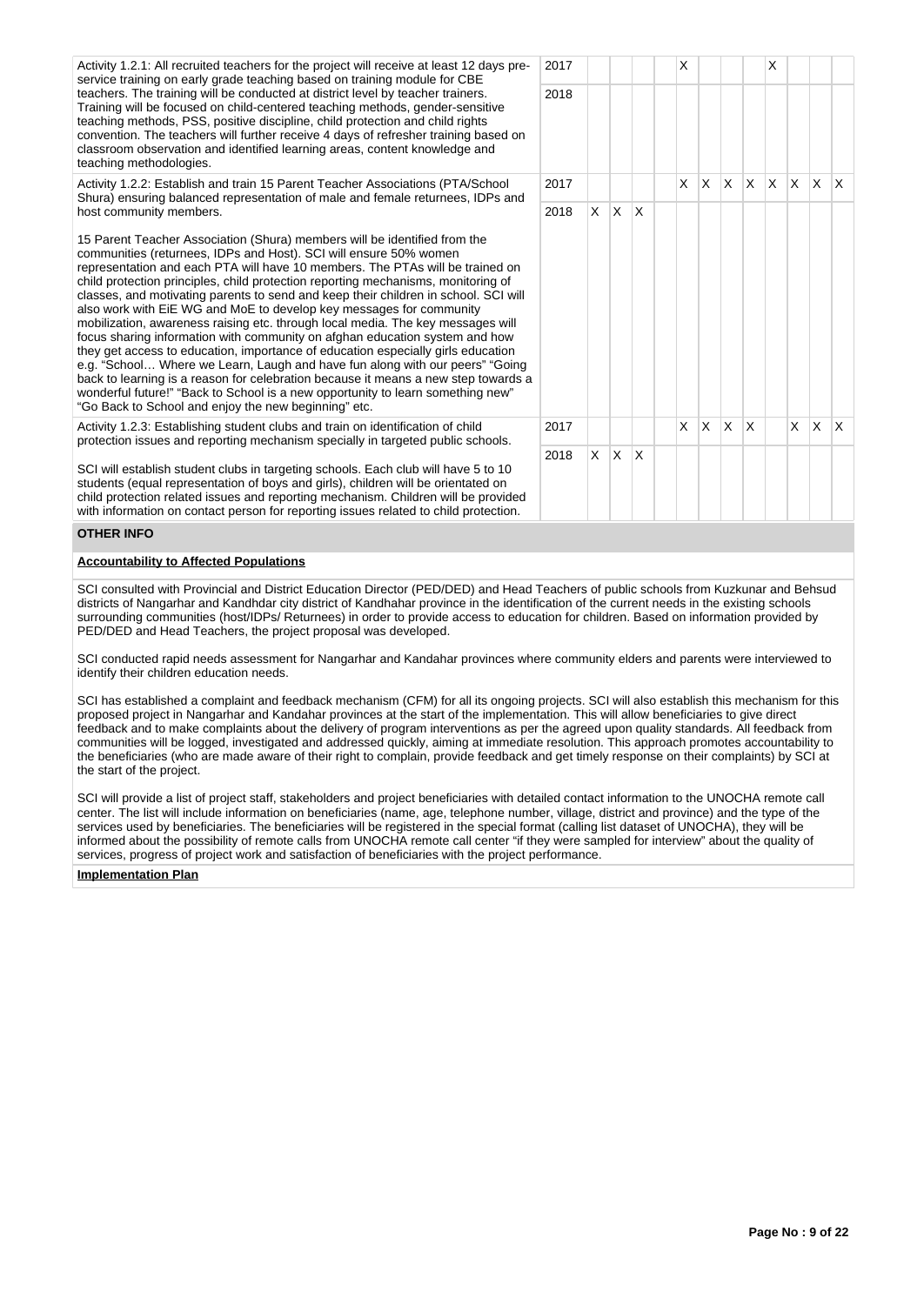The project will be implemented in Kuzkunar and Behsud districts of Nangarhar, and Kandahar city district of Kandahar province.

A dedicated Project Manager based in Nangarhar will lead the overall implementation of the project in both provinces with regular visits to the project sites, in order to provide technical support to the field teams. A Project Coordinator will be based in Kandahar and will manage the day to day implementation in Kandahar province. The Project Coordinator will report to Project Manager who will be based in Nangarhar. A MEAL officer will be based in one of the two provinces and will work in close coordination with the MEAL department and provincial MEAL Coordinator of Nangarhar, to ensure the proper monitoring and evaluation of the project activities. Three Education officers/teacher trainers will support the project manager and field teams in smooth implementation of the project activities, while ensuring that education in harsh conditions is in line with relevant standards. Provincial Managers of Nangarhar and Kandahar will extend day-to-day support including operational and administrative tasks for better coordination and implementation of the project under the supervision of Deputy Programme Implementation Director.

Technical staff based in Kabul including the Program Implementation Director, Kabul-based technical staff with expertise in Education, MEAL, Humanitarian, HR, Logistics and Finance departments, will extend support to the entire project team. In addition, SCUK will provide technical and operational oversight to ensure that project deliverables are achieved on time, with planned quality.

A total 110 teachers will be recruited in close consultation with local communities, head teacher of hub schools and District Education Director (DED). Teachers will be hired as per the community based education policy of MoE for contractual teachers. These teachers will be recruited and work with hub schools and DED and monitored by SCI project team.

Community meetings will be held for identifying location for establishing CBE classes within community where formal schools are more than three kilometers away. 15 Community Mobilisers will be recruited and trained on mobilizing communities for enrolling children in CBE and formal schools specially girls. They will be trained on child protection/child right issues and reporting mechanisms. A MEAL officer will manage the project related monitoring, data collection, providing feedback to team and closely work with provincial MEAL team.

The project will identify needs of the schools for minor renovation and required education supply and provide accordingly.

**Coordination with other Organizations in project area**

| Name of the organization                                                                           | Areas/activities of collaboration and rationale                                                                                                                                                                                                                                                                                                                                                                                                                                   |  |  |  |  |  |
|----------------------------------------------------------------------------------------------------|-----------------------------------------------------------------------------------------------------------------------------------------------------------------------------------------------------------------------------------------------------------------------------------------------------------------------------------------------------------------------------------------------------------------------------------------------------------------------------------|--|--|--|--|--|
| <b>District and Provincial Education Directors</b>                                                 | SCI provincial team will closely coordinate with DED/PED and Head<br>Teachers of public schools in the identification of the location,<br>specific needs of schools and selection of teachers. During the<br>implementation of the project joint monitoring visits will be conducted<br>to the CBE/ALP classes.                                                                                                                                                                   |  |  |  |  |  |
| Education in Emergency Working Group at National and provincial<br>(Kandhahar and Nangarhar) level | SCI is part of EiE working group at national and provincial levels<br>(Nangarhar and Kandahar). The Project Manager will represent the<br>EiE WG in Nangarhar province and Project Coordinator will<br>represent in Kandhahar provincial EIE WG. The Education Adviser<br>will represent SCI and share the project progress and plan at the<br>national level EIE WG. SCI will contribute to any needs assessments<br>and share with EiE WG.                                      |  |  |  |  |  |
| Coordination with other humanitarian stakeholders                                                  | SCI project team will participate in Child Protection Sub cluster at<br>national and provincial levels for coordinating the implementation of<br>the activities. SCI is already coordinating with different key partners<br>of EiE WG for need assessment, developing EiE strategy for<br>Afghanistan under EiE WG, reviewing need assessment tool. SCI will<br>coordinate with UNHCR and IOM for the collection of information for<br>on returnees and identifying future needs. |  |  |  |  |  |
| Coordination with OCHA as required                                                                 | SCI colleagues will ensure close coordination with OCHA at National<br>and sub-national levels as needed. This will be to share the project<br>progress and plans                                                                                                                                                                                                                                                                                                                 |  |  |  |  |  |
| <b>Environment Marker Of The Project</b>                                                           |                                                                                                                                                                                                                                                                                                                                                                                                                                                                                   |  |  |  |  |  |
| A+: Neutral Impact on environment with mitigation or enhancement                                   |                                                                                                                                                                                                                                                                                                                                                                                                                                                                                   |  |  |  |  |  |
| <b>Gender Marker Of The Project</b>                                                                |                                                                                                                                                                                                                                                                                                                                                                                                                                                                                   |  |  |  |  |  |
| 1-The project is designed to contribute in some limited way to gender equality                     |                                                                                                                                                                                                                                                                                                                                                                                                                                                                                   |  |  |  |  |  |
| <b>Justify Chosen Gender Marker Code</b>                                                           |                                                                                                                                                                                                                                                                                                                                                                                                                                                                                   |  |  |  |  |  |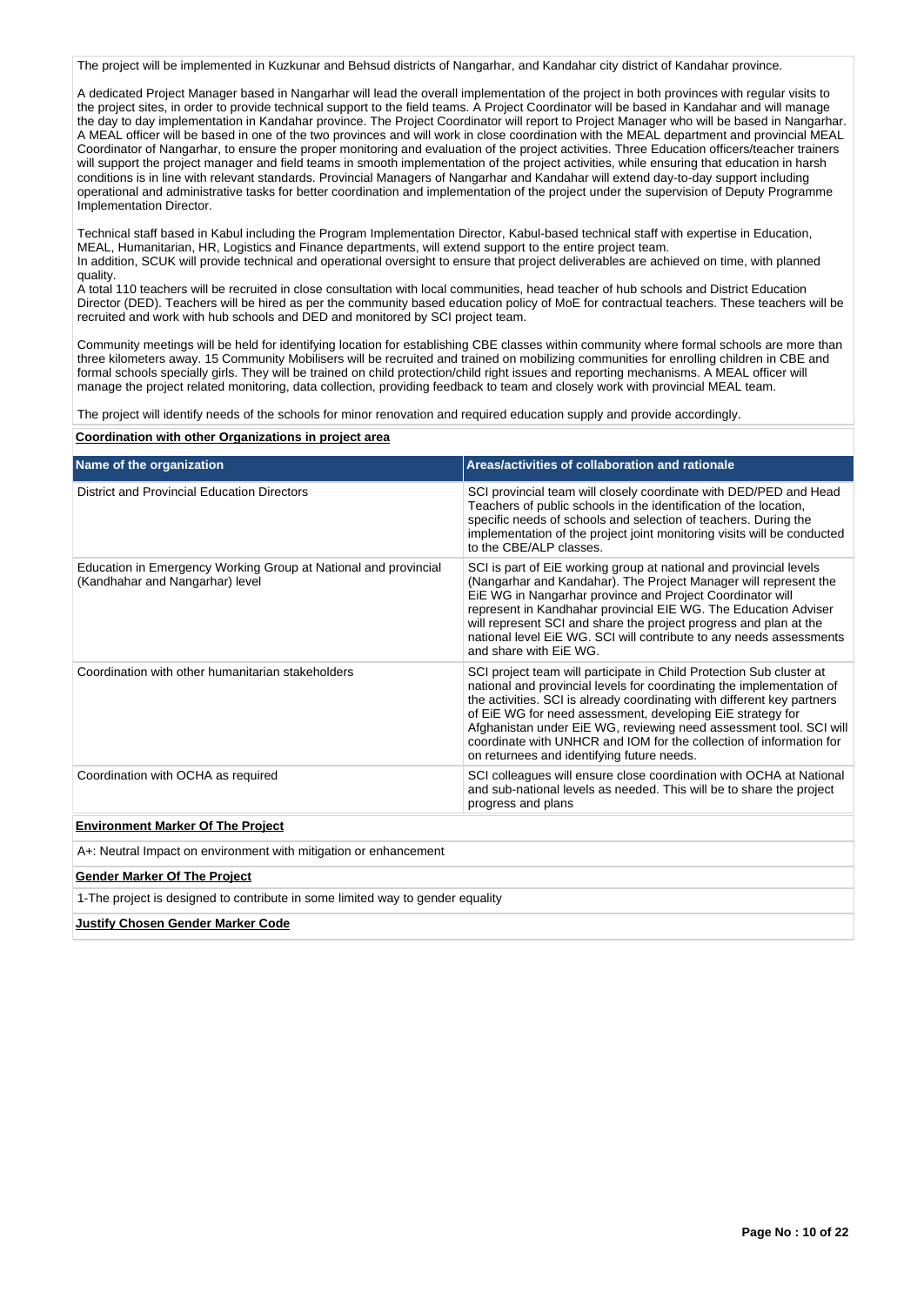SCI is a gender sensitive organization and is committed to providing equal services and participation for both boys and girls. SCI is making efforts to ensure all women and girls, boys and men- in accordance with the relevant international treaties and human rights conventionshave equal access to and benefit from their basic right to education.

The proposed project aims at providing access to education for all target children ensuring at least 50% are girls from Nangarhar and 40% from Kandahar provinces which will highly contribute to addressing gender inequality in the target communities where girls are disproportionately out of school. The provision of WASH facilities, female teachers, female PTA and female community worker will contribute to increasing girls' enrolment as most of the girls are not attending classes due to the lack of separate latrines (33% schools do not have latrine – MoE report). As part of the implementation strategy for this project, mobilization of community members will be carried out to provide opportunities for women to contribute to the implementation of the proposed project activities. Including women in the project implementation has a further positive impact on gender dynamics. The Parent Teachers Associations (PTA) will aim for 50% female members and will contribute to achieve the overall objective of the project. 50% female teacher is one the important approach for increasing girls as communities feel more comfortable. Female social mobilisers will also contribute to increasing girls' participation in recreational activities. Almost all the project activities will have equal representation from a gender perspective including parent teacher association, teacher recruitment support, team selection (ensuring 50% female representation).

SCI also aims to achieve gender balance in the recruitment of staff for its projects. SCI female staff are key in targeting the female population in the selected communities. SCI staff are equally accountable for realizing gender equality goals in programming in addition to child protection and child safeguarding.

Gender disaggregated data will be collected in assessments/survey and monitoring, and separate consultations will be organized to ensure that we capture the different perceptions, needs and inputs of both girls, boys, women and men and to allow for free interaction. The inputs collected will be factored into the project activities and course correction will be pursued if necessary. Furthermore, we will engage in sensitizing local communities, teachers and leaders on giving equal opportunities to boys and girls.

### **Protection Mainstreaming**

This project will promote active involvement of the most vulnerable populations, especially in ensuring children with partial disabilities will have access to education and parents and teachers will be informed on referral services for treatment. Meaningful participation of children, parents, teachers, and community volunteers will be a core value of the project and consultation with different level of community members will continue throughout all stages of intervention. Particularly PTAs will be supported and informed on the planned activities in order to engage them proactively in long-term strategies. Gendered social norms and practices that limit girls' access to education will be tackled through sensitization of communities on gender equality and encouraging returning girls to continue their education. In addition, inclusion of students with specific needs will be ensured in all proposed activities including education opportunities and child protection services. SCI will adopt child-friendly and low-literacy complaints mechanism (i.e. regular focused group discussions for girls and boys separately per age group) and incorporate community feedback into the project monitoring. The modality of the specific mechanisms will be adapted to the circumstances but can include comment boxes, child participatory feedback exercises during quarterly monitoring visits. In order to address the issues of exploitation (including recruiting by AoGs), early marriage, and child labour (according to our rapid assessment findings) project will aware community through community mobiliser and PTA to protect children, community based child protection reporting mechanism will be in place to highlight such issues.

- Risk assessment with regard to exact location will be conducted before setting-up the classes

- Whistle-blower policy will be shared and complaint mechanism will be established at community level and oriented.

- Gender responsive WASH facilities be ensured

- Teachers will oriented on the child safeguarding policy of SCI and safe, secure and inclusive and accessible school environment

- Efforts would be made to ensure the reach out to the most marginalized children.

### **Country Specific Information**

### **Safety and Security**

Nanagarhar province is heavily affected by the armed conflict and records majority of the security incidents in the region. A vast majority of the districts of Nangarhar, particularly Rodat Chaperhar, Dehbala and Kot Batikot districts continuously experience a series of military operations, Armed Opposition Groups (AOGs) and Daesh are mainly having presence in suburb areas. However, the district centres and main roads remain under ANSF control. The districts of Kuz Kunar, Kama, Khewa, Behsud and centre parts of Surkhrud are reported to be relatively stable with less AOG activity, remaining are largely under ANSF control. Reports indicate that ANSF have begun clearing operations in Kot and Dehbalal districts since last three weeks which resulted in Afghan security force retaking control of the territory that was held by AOGs claiming allegiance to Islamic States.

The prevailing security situation in Kandahar province continues to remain unpredictable due to the on-going armed clashes between AOGs and ANSF across the province, particularly in districts neighbouring Uruzgan, Helmand and Zabul. The operating context in the province is challenging for the humanitarian agencies as well as civilians. Armed clashes are quite common between the national security forces and AOGs. Rural areas are reported to remain under the control of AOGs which has resulted in a hostile environment for all in the province. Threats of illegal check points established by the AOGs in rural areas, road side Improvised Explosive Devices (IEDs), suicide attacks, complex attacks, ambushes, abductions and target killings are the key concerns for all, including humanitarian organizations working in Kandahar province. In addition, the presence of criminal gangs in the province also contribute to the increasing insecurity.

In order to mitigate the risks to SCI programs and staff, SCI is continued to work on a complex approach of acceptance and protection strategies through engagement with all parties & stakeholders, and following clear and strict security protocols and procedures. This is in combination with a continuous security analysis, and a low profile approach. SCI will also negotiate and guarantee security of its staff and project assets with beneficiaries with community elders. This will also be useful in resolving potential local conflicts. SCI has dedicated and well trained security staff who regularly visit the SCI operational areas in order to provide support to field staff to enable safe delivery of project activities. SCI will integrate humanitarian principles in all its programming. In addition, SCI focuses on a consultative approach by involving Influential elders, community Shura and beneficiaries, as well as local authorities in all phases of project activities. SCI also conducted a Stakeholders analysis for each project in order to understand all the influential stakeholders and to be able to protect SCI's neutrality and impartiality amongst all parties of conflict. Furthermore, SCI conducts a thorough risk assessment of each project areas in order to identify and mitigate all potential risks that are generated as a result of dispute among the parties of conflict.

### **Access**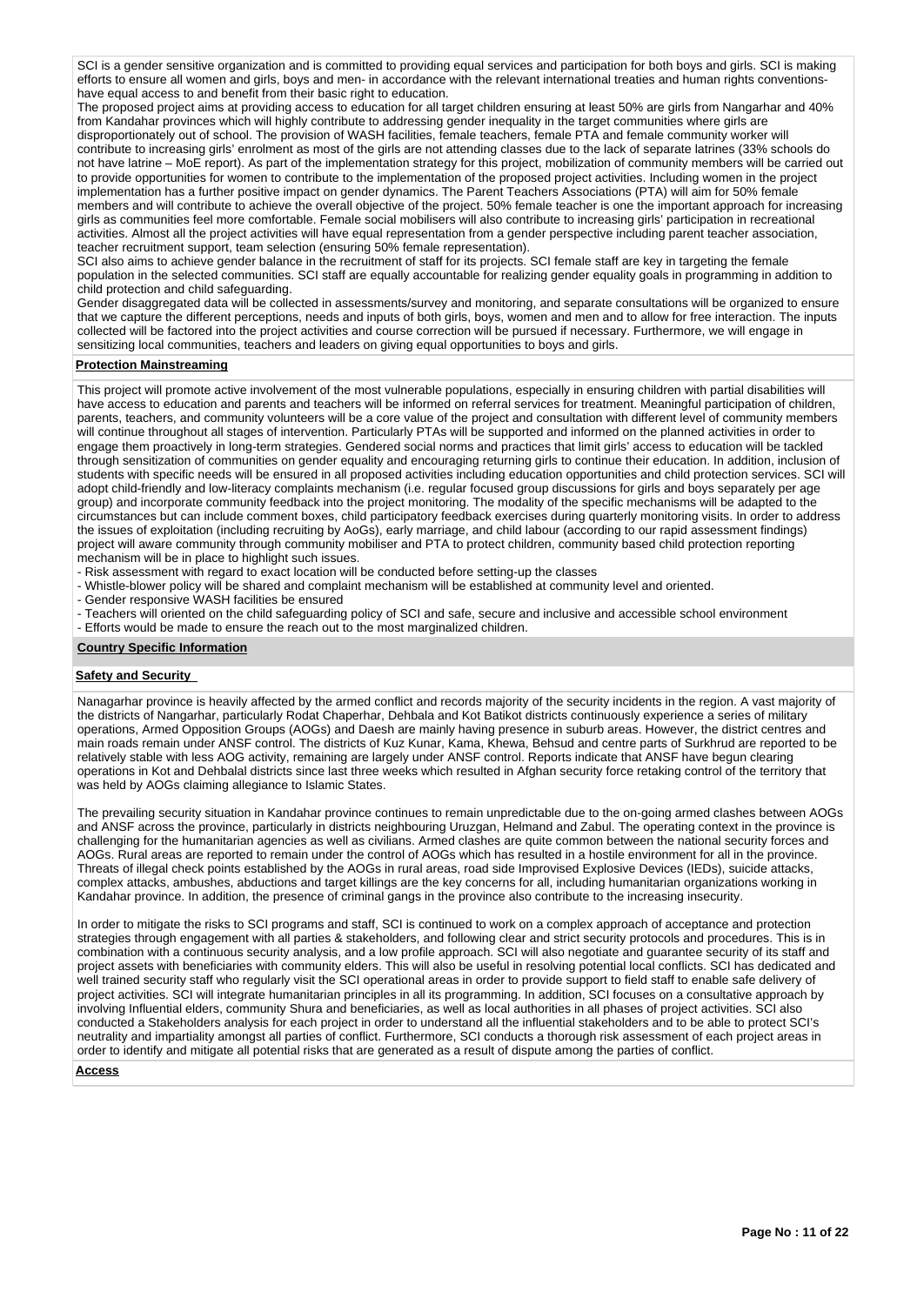Despite the ongoing conflict across the provinces of Afghanistan including the current and proposed target areas, SCI is still able to have access to all its areas of operation mainly due to its strong community support, and natural and impartial relations with influential stakeholders throughout the target provinces. SCI conducts stakeholders' analysis for each project in order to understand all the influential stakeholders and be able to protect its neutrality and impartiality. SCI engages approaches such as: Inclusion of access component in project design, community mobilization to advocate support of the project, engagement with various stakeholders from the start –CDCs, religious leaders, Civil Societies (local partners), local authorities, beneficiaries; integrating Stakeholder Management into Acceptance approach- Building Image; remote monitoring system through the community mobilisers/elder/Shuras; categorizing areas based on GO/NO-Military Operations/Presence of Terrorism; consistent meetings with influential stakeholders to get on time and continue feedback on the project implementation; recognition and appreciating of stakeholders engagements; Shuras/community elders/ Mullahs support; Inclusion of community feedback mechanism in the monitoring, evaluation, accountable and Learning system to receive on time feedback and reports from communities and beneficiaries about any problem and issue affecting quality implementation of the project.

• Suspend all project activities in the area immediately • Account for all staff, ensure their safety as well as their whereabouts

- Activate the security communication tree
- Inform local communities and influential stakeholders for support
- Relocation of local staff to pre-identified safe heaven within local communities
- Send staff home
- Activate the Incident Management Team
- Secure the assets including sensitive and confidential documents
- Remote management of field activities
- Continuously monitor situation

# **BUDGET**

| Code | <b>Budget Line Description</b>                                                                                                                                                                                                                                                                                                                                                                                                                                                                                                                      |   | D / S Quantity Unit | cost                  | <b>Duration</b><br><b>Recurran</b><br>ce | $\frac{9}{6}$<br>charged<br>to CHF | <b>Total Cost</b> |  |
|------|-----------------------------------------------------------------------------------------------------------------------------------------------------------------------------------------------------------------------------------------------------------------------------------------------------------------------------------------------------------------------------------------------------------------------------------------------------------------------------------------------------------------------------------------------------|---|---------------------|-----------------------|------------------------------------------|------------------------------------|-------------------|--|
|      | <b>Staff and Other Personnel Costs</b>                                                                                                                                                                                                                                                                                                                                                                                                                                                                                                              |   |                     |                       |                                          |                                    |                   |  |
| 1.1  | Education in Emergency Project Manager based in Nangarhar                                                                                                                                                                                                                                                                                                                                                                                                                                                                                           | D |                     | $1 \mid 1,600$<br>.00 | 11                                       | 100.00                             | 17,600.00         |  |
|      | One Nangarhar based Project Manager with the monthly salary of USD 1600 and LOE of 100% for 11 months. It includes 21%<br>fringe benefits of the budgeted salary. The breakdown of the benefits are: 4% insurance, 1% lunch allowance, 8.33% severance<br>and 7.67% transportation and medical allowance. The Project Manager will be responsible to lead implementation of the project<br>activities at the field level both in Nangarhar and Kandahar.                                                                                            |   |                     |                       |                                          |                                    |                   |  |
| 1.2  | Education Officers (Including one MEAL officer)                                                                                                                                                                                                                                                                                                                                                                                                                                                                                                     | D |                     | 4 750.0<br>0          | 11                                       | 100.00                             | 33,000.00         |  |
|      | Four Officers Including one MEAL officer with the monthly salary of USD 750 and LOE of 100% for 11 months. It includes 21%<br>fringe benefits of the budgeted salary.                                                                                                                                                                                                                                                                                                                                                                               |   |                     |                       |                                          |                                    |                   |  |
| 1.3  | <b>Community Mobilizer</b>                                                                                                                                                                                                                                                                                                                                                                                                                                                                                                                          | D |                     | 17 550.0<br>0         | 11                                       | 100.00                             | 102,850.00        |  |
|      | 17 community mobilizers a monthly salary of USD 550 and LOE of 100% for 11 months. It includes 21% fringe benefits of the<br>budgeted salary. The breakdown of the benefits are: 4% insurance, 1% lunch allowance, 8.33% severance and 7.67%<br>transportation and medical allowance. Mobilizers will be responsible for mobilizing the communities, selection of beneficiaries<br>together with MOE and other stakeholders, overall support to the teachers and regular monitoring of the classrooms and other<br>relevant field level activities. |   |                     |                       |                                          |                                    |                   |  |
| 1.4  | <b>CBE Teachers</b>                                                                                                                                                                                                                                                                                                                                                                                                                                                                                                                                 | D |                     | 110 100.0<br>0        | 10                                       | 100.00                             | 110,000.00        |  |
|      | 110 Teachers for CBEs and Formal schools with monthly salary of USD 100 based on the standard norm of MoE and LOE of<br>100% for 10 months. Teachers will be responsible for classroom management and knowledge delivery.                                                                                                                                                                                                                                                                                                                           |   |                     |                       |                                          |                                    |                   |  |
| 1.5  | <b>Education Coordinator Kandahar</b>                                                                                                                                                                                                                                                                                                                                                                                                                                                                                                               | D |                     | 1 1,220<br>.00        | 11                                       | 100.00                             | 13,420.00         |  |
|      | One Kandahar based Project Coordinator with monthly salary of USD 1220 and LOE of 100% for 11 months. It includes 21%<br>fringe benefits of the budgeted salary. The breakdown of the benefits are: 4% insurance, 1% lunch allowance, 8.33% severance<br>and 7.67% transportation and medical allowance. Project Coordinator will be responsible to lead implementation of the project<br>activities in the field level in Kandahar.                                                                                                                |   |                     |                       |                                          |                                    |                   |  |
| 1.6  | Education Advisor (National)                                                                                                                                                                                                                                                                                                                                                                                                                                                                                                                        | D |                     | $1 \ 2,900$<br>.00    | 11                                       | 8.00                               | 2,552.00          |  |
|      | National Education Advisor with monthly salary of USD 2,900 and LOE of 8% for 11 months. It includes 21% fringe benefits of the<br>budgeted salary. The breakdown of the benefits are: 5% insurance, 1% lunch allowance, 8.33% severance and 7.67%<br>transportation and medical allowance. Education Advisor will provide technical support in the implementation of the project.                                                                                                                                                                  |   |                     |                       |                                          |                                    |                   |  |
| 1.7  | Associate Director Hummaniterian                                                                                                                                                                                                                                                                                                                                                                                                                                                                                                                    | D |                     | $1 \mid 4,100$<br>.00 | 11                                       | 5.00                               | 2,255.00          |  |
|      | Associate Director Humanitarian with monthly salary of USD 4100 and LOE of 5% for 11 months. It includes 21% fringe benefits<br>of the budgeted salary. The breakdown of the benefits are: 5% insurance, 1% lunch allowance, 8.33% severance and 7.67%<br>transportation and medical allowance. Associate Director Humanitarian will provide technical and operational support in terms of<br>the implementation of the project in a humanitarian context.                                                                                          |   |                     |                       |                                          |                                    |                   |  |
| 1.8  | <b>MEAL Coordinator</b>                                                                                                                                                                                                                                                                                                                                                                                                                                                                                                                             | D |                     | $1 \mid 1,480$<br>.00 | 11                                       | 5.00                               | 814.00            |  |
|      | One Kabul based MEAL Coordinator with monthly salary of USD 1480 and LOE of 5% for 11 months. It includes 21% fringe<br>benefits of the budgeted salary. The breakdown of the benefits are: 4% insurance, 1% lunch allowance, 8.33% severance and<br>7.67% transportation and medical allowance. MEAL Coordinator will provide technical support in the development and<br>implementation of project MEAL activities.                                                                                                                               |   |                     |                       |                                          |                                    |                   |  |
| 1.9  | Advocacy and Media Coordinator                                                                                                                                                                                                                                                                                                                                                                                                                                                                                                                      | D |                     | $1 \mid 1,640$<br>.00 | 11                                       | 5.00                               | 902.00            |  |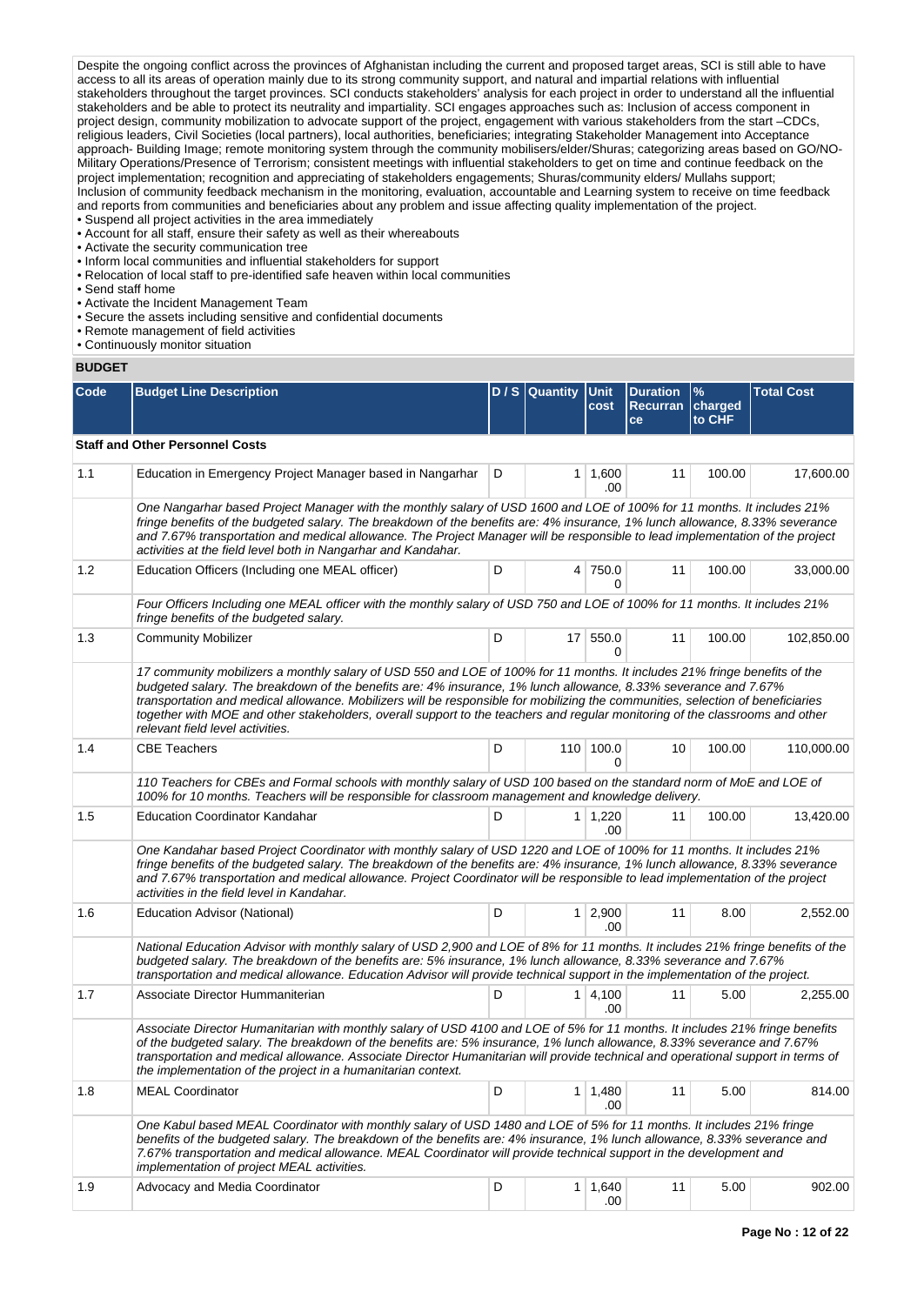|      | Media and Advocacy Coordinator with monthly salary of USD 1640 and LOE of 5% for 11 months. It includes 21% fringe benefits<br>of the budgeted salary. The breakdown of the benefits are: 5% insurance, 1% lunch allowance, 8.33% severance and 7.67%<br>transportation and medical allowance. Media and Advocacy Coordinator will provide advocacy related support to the overall<br>project implementation.                                                                                                                                                                                                                                                                            |   |                        |    |       |           |
|------|------------------------------------------------------------------------------------------------------------------------------------------------------------------------------------------------------------------------------------------------------------------------------------------------------------------------------------------------------------------------------------------------------------------------------------------------------------------------------------------------------------------------------------------------------------------------------------------------------------------------------------------------------------------------------------------|---|------------------------|----|-------|-----------|
| 1.10 | PDQA and PI Directors (Int)                                                                                                                                                                                                                                                                                                                                                                                                                                                                                                                                                                                                                                                              | D | $2 \mid 10,15$<br>0.00 | 11 | 3.00  | 6,699.00  |
|      | Senior MEAL Manager with monthly salary of USD 8,000 and LOE of 3% for 11 months. It includes 100% of fringe benefits of the<br>budgeted salary. The breakdown of the fringe benefits are: 17% salary tax, 52% other allowances, 22% housing and 9% R&R<br>allowance. Senior MEAL Manager will provide technical support in the development and implementation of project MEAL<br>activities.                                                                                                                                                                                                                                                                                            |   |                        |    |       |           |
| 1.11 | Finance and Logistic Staff (Int)                                                                                                                                                                                                                                                                                                                                                                                                                                                                                                                                                                                                                                                         | S | 2   8,800<br>.00       | 11 | 3.00  | 5,808.00  |
|      | Finance and Director and Logistic Sr manager with the monthly salary of USD 8,800 and LOE of 3% for 11 months. It includes<br>100% of fringe benefits of the budgeted salary. The breakdown of the fringe benefits are: 17% salary tax, 52% other allowances,<br>22% housing and 9% R&R allowance. Finance Director is responsible for over all financial activities like budget controlling,<br>supplier payments and donor reporting while Logistic Sr Manager will over look the logistical matters.                                                                                                                                                                                  |   |                        |    |       |           |
| 1.12 | <b>Country Director</b>                                                                                                                                                                                                                                                                                                                                                                                                                                                                                                                                                                                                                                                                  | S | $1 \mid 15,00$<br>0.00 | 11 | 3.00  | 4,950.00  |
|      | Country Director with monthly salary of USD 15,000 and LOE of 3% for 11 months is responsible to oversee all projects<br>implemented by SCI in Afghanistan and ensure comprehensive strategic direction of the Country Office. It includes 100% fringe<br>benefits of the budgeted salary.                                                                                                                                                                                                                                                                                                                                                                                               |   |                        |    |       |           |
| 1.13 | Provincial Managers (Field)                                                                                                                                                                                                                                                                                                                                                                                                                                                                                                                                                                                                                                                              | D | $2 \mid 2,430$<br>.00  | 11 | 15.00 | 8,019.00  |
|      | Provincial Managers of Kandahar and Nangarhar with monthly salary of USD 2430 and LOE of 10% for 11 months will provide<br>operational support to the project team in provincial office. It includes 21% fringe benefits of the budgeted salary. The breakdown<br>of the benefits are: 4% insurance, 1% lunch allowance, 8.33% severance and 7.67% transportation and medical allowance. The<br>Provincial Manager will be providing support to the proposssed project on programme delivery (including monitoring visit, review<br>the implementation, ensuring coordination, overall quality of implementation). Therefore, we consider for programme cost rather<br>than support cost |   |                        |    |       |           |
| 1.14 | Security and Finance Staff (Field)                                                                                                                                                                                                                                                                                                                                                                                                                                                                                                                                                                                                                                                       | S | 4 850.0<br>$\Omega$    | 11 | 12.00 | 4,488.00  |
|      | Security and Finance of Kandahar and Nangarhar with monthly salary of USD 850 and LOE of 15% for 11 months. The Security<br>2 will oversee the security situation of the provincial office for smooth implementation of the project and safety of staff, while the<br>Finance 2 will be responsible to report the project expenses to Country Office. It includes 21% fringe benefits of the budgeted<br>salary. The breakdown of the benefits are: 4% insurance, 1% lunch allowance, 8.33% severance and 7.67% transportation and<br>medical allowance.                                                                                                                                 |   |                        |    |       |           |
| 1.15 | Admin/HR and Logistic Staff (Field)                                                                                                                                                                                                                                                                                                                                                                                                                                                                                                                                                                                                                                                      | S | 4 920.0<br>$\Omega$    | 11 | 12.00 | 4,857.60  |
|      | Admin/HR and Logistic of Kandahar and Nangarhar with monthly salary of USD 920 and LOE of 15% for 12 months will be<br>responsible for administration and HR related tasks like payroll, keeping records of timesheets and staff personal files in the<br>provincail office. It includes 21% fringe benefits of the budgeted salary. The breakdown of the benefits are: 4% insurance, 1%<br>lunch allowance, 8.33% severance and 7.67% transportation and medical allowance.                                                                                                                                                                                                             |   |                        |    |       |           |
| 1.16 | Guards, Drivers, Cooks and Cleaners (Field)                                                                                                                                                                                                                                                                                                                                                                                                                                                                                                                                                                                                                                              | S | 16 490.0<br>0          | 11 | 12.00 | 10,348.80 |
|      | Guards, Drivers, Cooks and Cleaners of Kandahar and Nangarhar with a monthly salary of USD 490 and LOE of 15% for 12<br>months will be providing general support services to project implementation in the field office. It includes 21% fringe benefits of<br>the budgeted salary. The breakdown of the benefits are: 4% insurance, 1% lunch allowance, 8.33% severance and 7.67%<br>transportation and medical allowance.                                                                                                                                                                                                                                                              |   |                        |    |       |           |
| 1.17 | Admin/IT and Logistic Staff (KBL)                                                                                                                                                                                                                                                                                                                                                                                                                                                                                                                                                                                                                                                        | S | 6 930.0<br>0           | 11 | 8.00  | 4,910.40  |
|      | Admin/IT and Logistic Country office with monthly salary of USD 930 and LOE of 8% for 12 months. They will be respectively<br>responsible for administration and logistic-related tasks in support of program implementation. It includes 21% fringe benefits of<br>the budgeted salary. The breakdown of the benefits are: 4% insurance, 1% lunch allowance, 8.33% severance and 7.67%<br>transportation and medical allowance.                                                                                                                                                                                                                                                         |   |                        |    |       |           |
| 1.18 | Finance and Award Management Staff (KBL)                                                                                                                                                                                                                                                                                                                                                                                                                                                                                                                                                                                                                                                 | S | 5 1,060<br>.00         | 11 | 8.00  | 4,664.00  |
|      | Finance and Award Management of Country office with monthly salary of USD 1,060 and LOE of 8% for 12 months will be<br>responsible for financial matters like budget controlling, payment to suppliers and donor reporting. It includes 21% fringe benefits<br>of the budgeted salary. The breakdown of the benefits are: 4% insurance, 1% lunch allowance, 8.33% severance and 7.67%<br>transportation and medical allowance.                                                                                                                                                                                                                                                           |   |                        |    |       |           |
| 1.19 | HR and Audit and Compliance Staff (KBL)                                                                                                                                                                                                                                                                                                                                                                                                                                                                                                                                                                                                                                                  | S | 4   850.0<br>0         | 11 | 8.00  | 2,992.00  |
|      | HR and Audit and Compliance staff of Country Office with the monthly salary of USD 850 and LOE of 8% for 12 months. HR will<br>be responsible for monthly payrolls, recuitment for project staff and keeping timesheets and Audit staff to ensure project<br>implementation is done based on donor and SCI policy and procedures. It includes 21% fringe benefits of the budgeted salary.<br>The breakdown of the benefits are: 4% insurance, 1% lunch allowance, 8.33% severance and 7.67% transportation and medical<br>allowance.                                                                                                                                                     |   |                        |    |       |           |
| 1.20 | Guards, Drivers, Cooks and Cleaners (KBL)                                                                                                                                                                                                                                                                                                                                                                                                                                                                                                                                                                                                                                                | S | 16 490.0<br>0          | 11 | 8.00  | 6,899.20  |
|      | Guards, Cooks Drivers and Cleaners of Country Office with the monthly salary of USD 490 and LOE of 8% for 12 months will be<br>providing general support services for project implementation in the central Kabul office, facilitating day-to-day running needs. It<br>includes 21% fringe benefits of the budgeted salary. The breakdown of the benefits are: 4% insurance, 1% lunch allowance,<br>8.33% severance and 7.67% transportation and medical allowance.                                                                                                                                                                                                                      |   |                        |    |       |           |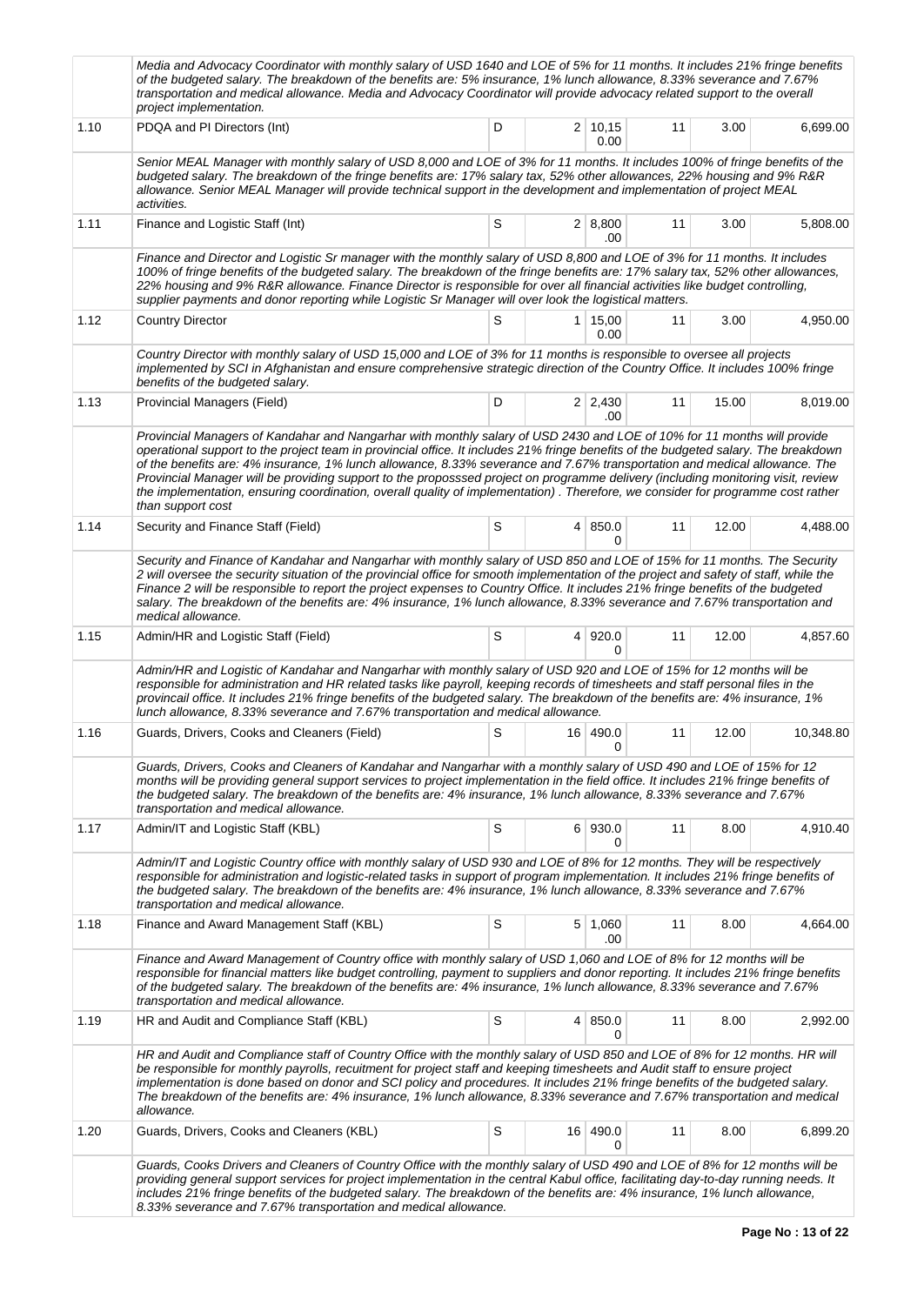|      | <b>Section Total</b><br>348,029.00                                                                                                                                                                                                                                                                                                                                                                                                                                                                                                                                                                                                                                                                                                                                                                         |   |      |                       |              |        |           |  |
|------|------------------------------------------------------------------------------------------------------------------------------------------------------------------------------------------------------------------------------------------------------------------------------------------------------------------------------------------------------------------------------------------------------------------------------------------------------------------------------------------------------------------------------------------------------------------------------------------------------------------------------------------------------------------------------------------------------------------------------------------------------------------------------------------------------------|---|------|-----------------------|--------------|--------|-----------|--|
|      | Supplies, Commodities, Materials                                                                                                                                                                                                                                                                                                                                                                                                                                                                                                                                                                                                                                                                                                                                                                           |   |      |                       |              |        |           |  |
| 2.1  | Text Books for students                                                                                                                                                                                                                                                                                                                                                                                                                                                                                                                                                                                                                                                                                                                                                                                    | D | 4500 | 7.19                  | 1            | 100.00 | 32,355.00 |  |
|      | One full set of MoE text books with average cost of USD 7.19 and LOE of 100% will be provided to each students in CBE and<br>public school.                                                                                                                                                                                                                                                                                                                                                                                                                                                                                                                                                                                                                                                                |   |      |                       |              |        |           |  |
| 2.2  | Classroom kits                                                                                                                                                                                                                                                                                                                                                                                                                                                                                                                                                                                                                                                                                                                                                                                             | D |      | 110 60.00             | $\mathbf{1}$ | 100.00 | 6,600.00  |  |
|      | However, due to location KDR and NGR where it would be very high temperature classroom kts required more budget it should<br>consider at least 110 USD instead of 60.<br>One SCI standard classroom kit including blackboard, chalk, attendance sheet and learning material with average cost of USD 60<br>and LOE of 100% will be provided to each Each CBE and ALP class. refer to attachment in document section.                                                                                                                                                                                                                                                                                                                                                                                       |   |      |                       |              |        |           |  |
| 2.3  | Stationary for students                                                                                                                                                                                                                                                                                                                                                                                                                                                                                                                                                                                                                                                                                                                                                                                    | D | 4500 | 6.16                  | 1            | 100.00 | 27,720.00 |  |
|      | Based on the MoE and the EiE working group guidance stationary including notebooks and pencils, erasers and rulers with<br>average cost of up to USD 6.16 will be provided to each of the students.                                                                                                                                                                                                                                                                                                                                                                                                                                                                                                                                                                                                        |   |      |                       |              |        |           |  |
| 2.4  | Support to formal school (minor renovations and supplies)                                                                                                                                                                                                                                                                                                                                                                                                                                                                                                                                                                                                                                                                                                                                                  | D |      | 15 333.0<br>0         | $\mathbf{1}$ | 100.00 | 4,995.00  |  |
|      | Providing additional tents, classroom Mats, windrow/doors repairing, water facility backboard repairing/providing, reconstitution<br>In order to facilitate enrollment of the vulnerable children to the nearest available formal school minor renovations will be provided<br>average cost of USD 333 and LOE of 100% will to the potential schools.                                                                                                                                                                                                                                                                                                                                                                                                                                                      |   |      |                       |              |        |           |  |
| 2.5  | Latrines for CBEs                                                                                                                                                                                                                                                                                                                                                                                                                                                                                                                                                                                                                                                                                                                                                                                          | D | 28   | 500.0<br>0            | $\mathbf{1}$ | 100.00 | 14,000.00 |  |
|      | At least 28 Latrines especially for girls will be provided with average cost of USD 500 and LOE of 100% will in the communities<br>hosting CBE and ALP classes.                                                                                                                                                                                                                                                                                                                                                                                                                                                                                                                                                                                                                                            |   |      |                       |              |        |           |  |
| 2.6  | Baseline survey                                                                                                                                                                                                                                                                                                                                                                                                                                                                                                                                                                                                                                                                                                                                                                                            | D |      | $1 \mid 1,000$<br>.00 | $\mathbf{1}$ | 100.00 | 1,000.00  |  |
|      | Reduced by 1000 USD - Project will use the internal resources for baseline of the project, however, enumerators and stationary<br>charges will be covered form 1000 USD for data collection.<br>A consultant will be hired for 15 working days with daily salary of USD 200 to conduct the baseline survey including writing the<br>final report.                                                                                                                                                                                                                                                                                                                                                                                                                                                          |   |      |                       |              |        |           |  |
| 2.7  | Identification and Registration of Returnee/IDP and Host<br>community Children and Potential Teachers (Data Collection<br>and Entry)                                                                                                                                                                                                                                                                                                                                                                                                                                                                                                                                                                                                                                                                       | D |      | 10 20.00              | 5            | 100.00 | 1,000.00  |  |
|      | Identification of IDPs/Returnees children specially out of school children will enquires information form communities, project will<br>hire enumerators for collecting such information.<br>Identification and Registration of Returnee/IDP and Host community Children and Potential Teachers (Data Collection and Entry)                                                                                                                                                                                                                                                                                                                                                                                                                                                                                 |   |      |                       |              |        |           |  |
| 2.8  | <b>Training of Community Mobilizers</b>                                                                                                                                                                                                                                                                                                                                                                                                                                                                                                                                                                                                                                                                                                                                                                    | D |      | 6 10.00               | 2            | 100.00 | 120.00    |  |
|      | Twenty community mobilizers will be trained for a period of 2 days on how to work in a humanitarian context                                                                                                                                                                                                                                                                                                                                                                                                                                                                                                                                                                                                                                                                                                |   |      |                       |              |        |           |  |
| 2.9  | <b>Training of Teachers</b>                                                                                                                                                                                                                                                                                                                                                                                                                                                                                                                                                                                                                                                                                                                                                                                | D | 110  | 6.00                  | 10           | 100.00 | 6.600.00  |  |
|      | All CBE, other teachers hired by the project will be trained once for a period of 10 days on how to teach early grade reading and<br>numeracy in a humanitarian context.                                                                                                                                                                                                                                                                                                                                                                                                                                                                                                                                                                                                                                   |   |      |                       |              |        |           |  |
| 2.10 | Refresher Training for CBE Teachers                                                                                                                                                                                                                                                                                                                                                                                                                                                                                                                                                                                                                                                                                                                                                                        | D | 110  | 6.00                  | 4            | 100.00 | 2,640.00  |  |
|      | After the mid year exams a refresher training will be provided to all CBE, ALP and other teachers hired by the project for a period<br>of 4 days.                                                                                                                                                                                                                                                                                                                                                                                                                                                                                                                                                                                                                                                          |   |      |                       |              |        |           |  |
| 2.11 | Training of PTA staff on child rights and supporting on CBE<br>classes and Public Schools                                                                                                                                                                                                                                                                                                                                                                                                                                                                                                                                                                                                                                                                                                                  | D | 150  | 6.00                  | 2            | 100.00 | 1,800.00  |  |
|      | A total of 15 Parents Teachers Association (PTAs) with 150 members will be trained on child rights, safeguarding and relevant<br>issues for a period of 2 days once in the project period. Food and training venue cost will be 5 USD per PTA Member for 2 days<br>(150*6*2) total 1500 USD, the training cost is different from teachers training to PTA because teacher training includes 1 for<br>teaching learning materials cost per day but in PTA training only food and venue cost included.                                                                                                                                                                                                                                                                                                       |   |      |                       |              |        |           |  |
| 2.12 | <b>Student Club</b>                                                                                                                                                                                                                                                                                                                                                                                                                                                                                                                                                                                                                                                                                                                                                                                        | D |      | 30 50.00              | $\mathbf{1}$ | 100.00 | 1,500.00  |  |
|      | Children will be providing orientation on child rights (refreshment, transportation will be provided to respective teachers and<br>children 30 clubs*50 USD for one time=1500 USD)<br>Student clubs will be established and running to ensure affected displaced and recently returned children have access to physical<br>activities beyond school time.                                                                                                                                                                                                                                                                                                                                                                                                                                                  |   |      |                       |              |        |           |  |
| 2.13 | Complaint Feedback Mechanism (CFM)                                                                                                                                                                                                                                                                                                                                                                                                                                                                                                                                                                                                                                                                                                                                                                         | D | 1577 | 2.54                  | 1            | 100.00 | 4,000.00  |  |
|      | Project Staff, Teachers and Community members will be trained on compliance feedback mechanism and quality benchmarks.<br>(Attached BOQ 2.13)<br>1. Training of all project staff on MEAL (CFM) system Kandahar and Nangarhar (20 community mobilisers, one member for each<br>PTA, 3 education officers, 1 Project coordinator and 1 Manager total 25 person) will be trained.<br>2. MEAL Coordinator and officer will be traveling to Nangarhar and Kandahar for training staffs on CFM, travel, food<br>accommodation cost will be charged to project.<br>3. Meeting will community member including PTA members will be held on project activities and quality benchmark and oriented<br>on CFM.<br>4. MEAL coordinator will organize a one day workshop on data sharing related to CFM for follow-up. |   |      |                       |              |        |           |  |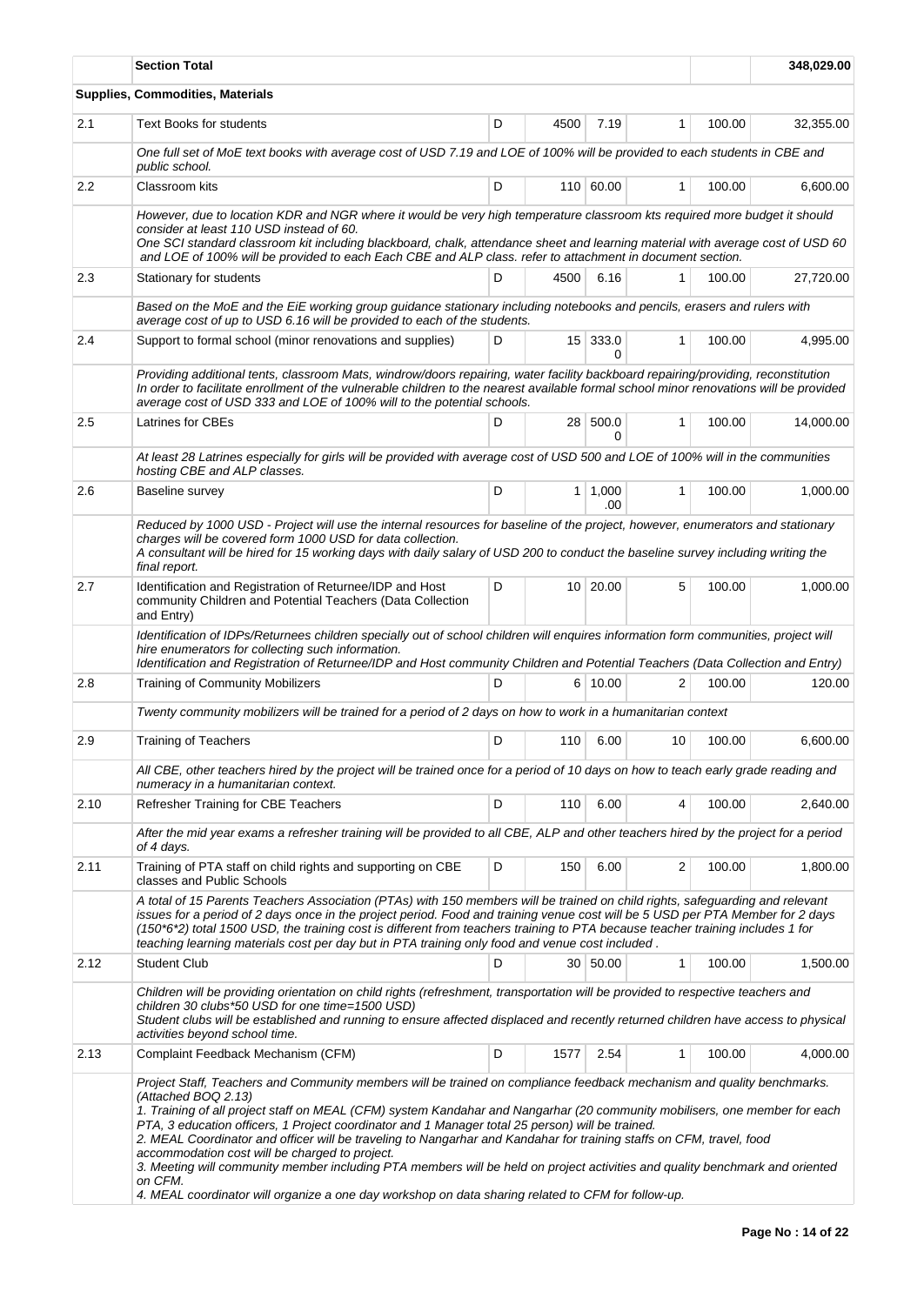| 2.14   | <b>TLC Tents</b>                                                                                                                                                                                                                                                                                                                                                                                                                                                                                                                                                                                                                                                                                                                                                                                                                                                                                                                                                                                                                                                                                                                                                                                                                                                                                                                                                                                                                                                                                                                                                                                                                                                                                                                                                                                                                                                                                                                                                                                         | D |                | 40 250.0<br>0         | 1  | 100.00 | 10,000.00  |
|--------|----------------------------------------------------------------------------------------------------------------------------------------------------------------------------------------------------------------------------------------------------------------------------------------------------------------------------------------------------------------------------------------------------------------------------------------------------------------------------------------------------------------------------------------------------------------------------------------------------------------------------------------------------------------------------------------------------------------------------------------------------------------------------------------------------------------------------------------------------------------------------------------------------------------------------------------------------------------------------------------------------------------------------------------------------------------------------------------------------------------------------------------------------------------------------------------------------------------------------------------------------------------------------------------------------------------------------------------------------------------------------------------------------------------------------------------------------------------------------------------------------------------------------------------------------------------------------------------------------------------------------------------------------------------------------------------------------------------------------------------------------------------------------------------------------------------------------------------------------------------------------------------------------------------------------------------------------------------------------------------------------------|---|----------------|-----------------------|----|--------|------------|
|        | Each tent will cost 250 USD to stablish the CE and ALP classes.<br>Minimum of 40 tents will be procured to ensure in case community is not able to provide space, children get education under<br>tenths.                                                                                                                                                                                                                                                                                                                                                                                                                                                                                                                                                                                                                                                                                                                                                                                                                                                                                                                                                                                                                                                                                                                                                                                                                                                                                                                                                                                                                                                                                                                                                                                                                                                                                                                                                                                                |   |                |                       |    |        |            |
| 2.15   | Improve access and acceptance of the project within project<br>stakeholders                                                                                                                                                                                                                                                                                                                                                                                                                                                                                                                                                                                                                                                                                                                                                                                                                                                                                                                                                                                                                                                                                                                                                                                                                                                                                                                                                                                                                                                                                                                                                                                                                                                                                                                                                                                                                                                                                                                              | D |                | $1 \mid 1,100$<br>.00 | 1  | 100.00 | 1,100.00   |
|        | Reduced but still required budget - This line will be used to engage with various stakeholders (i.e. CDC, religious leaders, local<br>authorities, beneficiaries, Health Shuras) for improved implementation of the project, and integrating Stakeholder Management<br>into Acceptance approach- Building Image and strengthening acceptance- Activities includes- a). Community meeting<br>acceptance- includes transportation/refreshment 300 USD, meeting / workshop with PTAs for stakeholders mapping (300 USD),<br>support to filed implementation team 500 USD ect. Total 1100<br>SCI Afghanistan programme is granting access to insecure areas through the following strategies.<br>and the allocated budget will be use for:<br>· Inclusion of access component in project design- community mobilization to advocate project impact/change<br>• Engagement with various stakeholders from the start -CDC, religious leaders, Civil Societies (local partners), local authorities,<br>beneficiaries<br>• Integrating Stakeholder Management into Acceptance approach- Building Image<br>• Remote monitoring system-community mobilisers/elder/Shuras<br>• Categorizing areas based on GO/NO- Military Operations/Presence of Terrorism<br>• Avoiding sensitive tools in project implementation- Technology-Culture<br>• Persistent meetings with influential stakeholders to get on time and continue feedback on the project implementation<br>• Regular support to implementation team at filed/provincial level<br>• Recognition and appreciating of stakeholders engagements- Shuras/community elders/ Mullahs support<br>• Integrated programming Approach - education- health, livelihood complements each other<br>Inclusion of community feedback mechanism in the monitoring, evaluation, accountable and Learning system to receive on time<br>feedback and report from communities and beneficiaries about any problem and issue affecting quality implementation of the<br>project |   |                |                       |    |        |            |
| 2.16   | End line Survey                                                                                                                                                                                                                                                                                                                                                                                                                                                                                                                                                                                                                                                                                                                                                                                                                                                                                                                                                                                                                                                                                                                                                                                                                                                                                                                                                                                                                                                                                                                                                                                                                                                                                                                                                                                                                                                                                                                                                                                          | D |                | 1   1,000<br>.00      | 1  | 100.00 | 1,000.00   |
|        | A consultant will be hired for 15 working days with daily salary of USD 280 to conduct the end line survey including writing the<br>final report.                                                                                                                                                                                                                                                                                                                                                                                                                                                                                                                                                                                                                                                                                                                                                                                                                                                                                                                                                                                                                                                                                                                                                                                                                                                                                                                                                                                                                                                                                                                                                                                                                                                                                                                                                                                                                                                        |   |                |                       |    |        |            |
|        | <b>Section Total</b>                                                                                                                                                                                                                                                                                                                                                                                                                                                                                                                                                                                                                                                                                                                                                                                                                                                                                                                                                                                                                                                                                                                                                                                                                                                                                                                                                                                                                                                                                                                                                                                                                                                                                                                                                                                                                                                                                                                                                                                     |   |                |                       |    |        | 116,430.00 |
|        | <b>Contractual Services</b>                                                                                                                                                                                                                                                                                                                                                                                                                                                                                                                                                                                                                                                                                                                                                                                                                                                                                                                                                                                                                                                                                                                                                                                                                                                                                                                                                                                                                                                                                                                                                                                                                                                                                                                                                                                                                                                                                                                                                                              |   |                |                       |    |        |            |
| 4.1    | <b>Vehicle Rental</b>                                                                                                                                                                                                                                                                                                                                                                                                                                                                                                                                                                                                                                                                                                                                                                                                                                                                                                                                                                                                                                                                                                                                                                                                                                                                                                                                                                                                                                                                                                                                                                                                                                                                                                                                                                                                                                                                                                                                                                                    | D |                | 2   500.0<br>0        | 11 | 100.00 | 11,000.00  |
|        | At least one rental vehicle with an overage cost of USD 500 per month and LoE of 100% will be hired 1 in each of the provinces<br>to facilitate and monitor the overall project implementation at the provincial level.                                                                                                                                                                                                                                                                                                                                                                                                                                                                                                                                                                                                                                                                                                                                                                                                                                                                                                                                                                                                                                                                                                                                                                                                                                                                                                                                                                                                                                                                                                                                                                                                                                                                                                                                                                                  |   |                |                       |    |        |            |
|        | <b>Section Total</b>                                                                                                                                                                                                                                                                                                                                                                                                                                                                                                                                                                                                                                                                                                                                                                                                                                                                                                                                                                                                                                                                                                                                                                                                                                                                                                                                                                                                                                                                                                                                                                                                                                                                                                                                                                                                                                                                                                                                                                                     |   |                |                       |    |        | 11,000.00  |
| Travel |                                                                                                                                                                                                                                                                                                                                                                                                                                                                                                                                                                                                                                                                                                                                                                                                                                                                                                                                                                                                                                                                                                                                                                                                                                                                                                                                                                                                                                                                                                                                                                                                                                                                                                                                                                                                                                                                                                                                                                                                          |   |                |                       |    |        |            |
| 5.1    | <b>Project Staff Travel</b>                                                                                                                                                                                                                                                                                                                                                                                                                                                                                                                                                                                                                                                                                                                                                                                                                                                                                                                                                                                                                                                                                                                                                                                                                                                                                                                                                                                                                                                                                                                                                                                                                                                                                                                                                                                                                                                                                                                                                                              | D |                | 6 200.0<br>0          | 5  | 100.00 | 6,000.00   |
|        | SCI technical staff of different sections will visit the project implementation sites at least once a month to ensure the set<br>objectives are achieved and overall implementation is proceeding in a smooth way. This would include round trip travel cost,<br>accommodation and other relevant cost in each of the two targeted provinces with an LoE of 100% and an average 100 USD<br>cost per visit.                                                                                                                                                                                                                                                                                                                                                                                                                                                                                                                                                                                                                                                                                                                                                                                                                                                                                                                                                                                                                                                                                                                                                                                                                                                                                                                                                                                                                                                                                                                                                                                               |   |                |                       |    |        |            |
| 5.2    | Mahram Travel Cost to Acompany Female Teachers                                                                                                                                                                                                                                                                                                                                                                                                                                                                                                                                                                                                                                                                                                                                                                                                                                                                                                                                                                                                                                                                                                                                                                                                                                                                                                                                                                                                                                                                                                                                                                                                                                                                                                                                                                                                                                                                                                                                                           | D | 50             | 5.00                  | 11 | 100.00 | 2,750.00   |
|        | As Nangarhar and Kandahar are culturaly sensitive provinces therefore it is required that female teachers are accompanied by<br>one of their male family members to the teacher training workshops                                                                                                                                                                                                                                                                                                                                                                                                                                                                                                                                                                                                                                                                                                                                                                                                                                                                                                                                                                                                                                                                                                                                                                                                                                                                                                                                                                                                                                                                                                                                                                                                                                                                                                                                                                                                       |   |                |                       |    |        |            |
|        | <b>Section Total</b>                                                                                                                                                                                                                                                                                                                                                                                                                                                                                                                                                                                                                                                                                                                                                                                                                                                                                                                                                                                                                                                                                                                                                                                                                                                                                                                                                                                                                                                                                                                                                                                                                                                                                                                                                                                                                                                                                                                                                                                     |   |                |                       |    |        | 8,750.00   |
|        | <b>General Operating and Other Direct Costs</b>                                                                                                                                                                                                                                                                                                                                                                                                                                                                                                                                                                                                                                                                                                                                                                                                                                                                                                                                                                                                                                                                                                                                                                                                                                                                                                                                                                                                                                                                                                                                                                                                                                                                                                                                                                                                                                                                                                                                                          |   |                |                       |    |        |            |
| 7.1    | Office Rent (KDR)                                                                                                                                                                                                                                                                                                                                                                                                                                                                                                                                                                                                                                                                                                                                                                                                                                                                                                                                                                                                                                                                                                                                                                                                                                                                                                                                                                                                                                                                                                                                                                                                                                                                                                                                                                                                                                                                                                                                                                                        | S | 1 <sup>1</sup> | 2,000<br>.00          | 11 | 10.00  | 2,200.00   |
|        | Kandahar provincial office Adminstrative cost budget 10% to support smooth implementation of the project. All the costs are<br>based on the actual monthly Figures                                                                                                                                                                                                                                                                                                                                                                                                                                                                                                                                                                                                                                                                                                                                                                                                                                                                                                                                                                                                                                                                                                                                                                                                                                                                                                                                                                                                                                                                                                                                                                                                                                                                                                                                                                                                                                       |   |                |                       |    |        |            |
| 7.2    | Office Supplies (KDR)                                                                                                                                                                                                                                                                                                                                                                                                                                                                                                                                                                                                                                                                                                                                                                                                                                                                                                                                                                                                                                                                                                                                                                                                                                                                                                                                                                                                                                                                                                                                                                                                                                                                                                                                                                                                                                                                                                                                                                                    | S | 1              | 450.0<br>0            | 11 | 10.00  | 495.00     |
|        | Kandahar provincial office Adminstrative cost budget 10% to support smooth implementation of the project. All the costs are<br>based on the actual monthly Figures                                                                                                                                                                                                                                                                                                                                                                                                                                                                                                                                                                                                                                                                                                                                                                                                                                                                                                                                                                                                                                                                                                                                                                                                                                                                                                                                                                                                                                                                                                                                                                                                                                                                                                                                                                                                                                       |   |                |                       |    |        |            |
| 7.3    | Building Maintenance (KDR)                                                                                                                                                                                                                                                                                                                                                                                                                                                                                                                                                                                                                                                                                                                                                                                                                                                                                                                                                                                                                                                                                                                                                                                                                                                                                                                                                                                                                                                                                                                                                                                                                                                                                                                                                                                                                                                                                                                                                                               | S | 1              | 120.0<br>$\Omega$     | 11 | 10.00  | 132.00     |
|        | Kandahar provincial office Adminstrative cost budget 10% to support smooth implementation of the project. All the costs are<br>based on the actual monthly Figures                                                                                                                                                                                                                                                                                                                                                                                                                                                                                                                                                                                                                                                                                                                                                                                                                                                                                                                                                                                                                                                                                                                                                                                                                                                                                                                                                                                                                                                                                                                                                                                                                                                                                                                                                                                                                                       |   |                |                       |    |        |            |
| 7.4    | Utilities (Office ELCTRICITY/ Heating) (KDR)                                                                                                                                                                                                                                                                                                                                                                                                                                                                                                                                                                                                                                                                                                                                                                                                                                                                                                                                                                                                                                                                                                                                                                                                                                                                                                                                                                                                                                                                                                                                                                                                                                                                                                                                                                                                                                                                                                                                                             | S | 1              | 300.0<br>0            | 11 | 10.00  | 330.00     |
|        | Kandahar provincial office Adminstrative cost budget 10% to support smooth implementation of the project. All the costs are<br>based on the actual monthly Figures                                                                                                                                                                                                                                                                                                                                                                                                                                                                                                                                                                                                                                                                                                                                                                                                                                                                                                                                                                                                                                                                                                                                                                                                                                                                                                                                                                                                                                                                                                                                                                                                                                                                                                                                                                                                                                       |   |                |                       |    |        |            |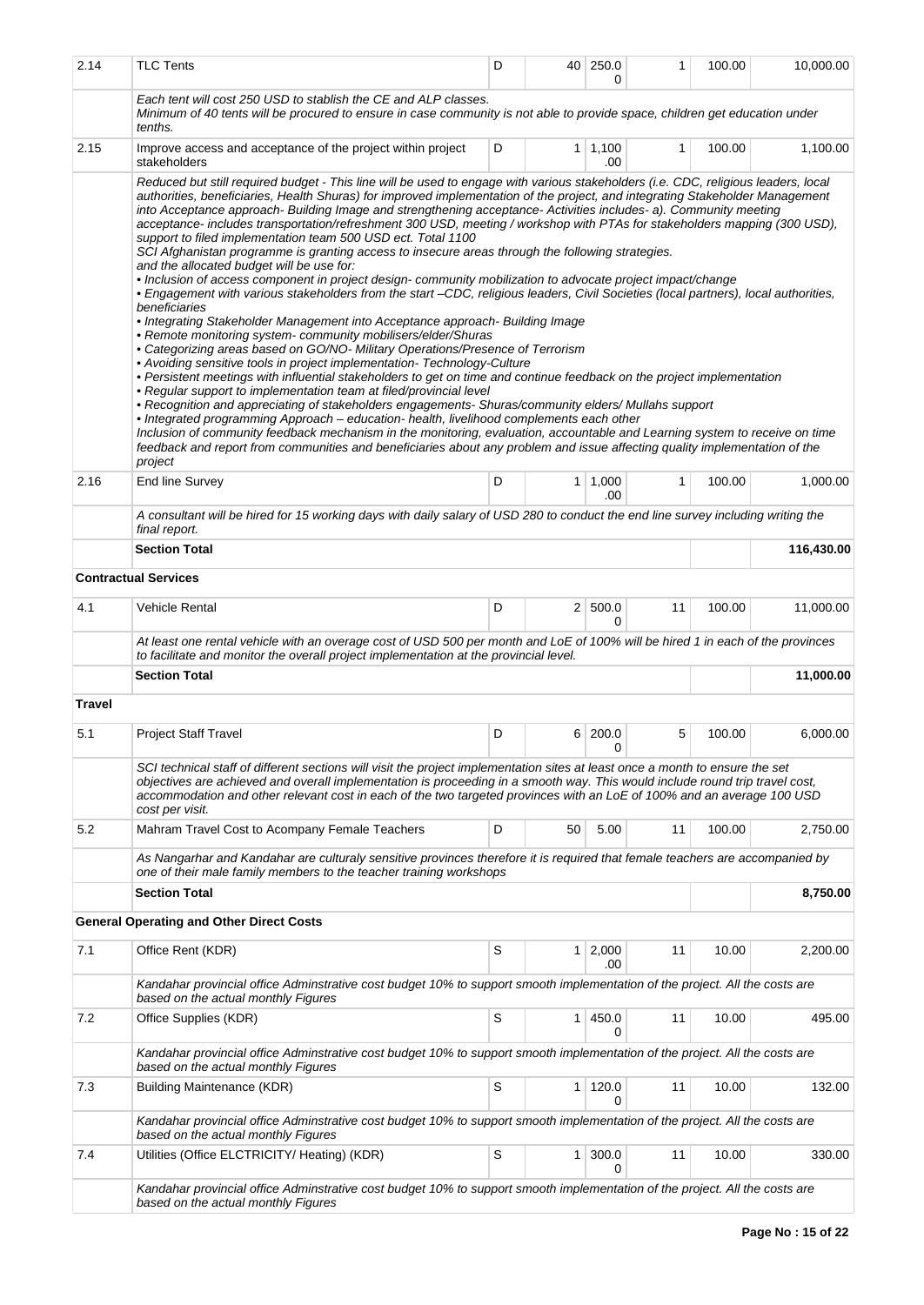| 7.5  | Communication (Telephone and Internet) (KDR)                                                                                                                                                                                                                      | S |                | $1 \mid 1,600$<br>.00 | 11 | 10.00 | 1,760.00 |  |
|------|-------------------------------------------------------------------------------------------------------------------------------------------------------------------------------------------------------------------------------------------------------------------|---|----------------|-----------------------|----|-------|----------|--|
|      | Kandahar provincial office Adminstrative cost budget 10% to support smooth implementation of the project. All the costs are<br>based on the actual monthly Figures                                                                                                |   |                |                       |    |       |          |  |
| 7.6  | Fuel and Maintenance Vehicles (KDR)                                                                                                                                                                                                                               | S | 1 <sup>1</sup> | 500.0<br>$\Omega$     | 11 | 10.00 | 550.00   |  |
|      | Kandahar provincial office Adminstrative cost budget 10% to support smooth implementation of the project. All the costs are<br>based on the actual monthly Figures                                                                                                |   |                |                       |    |       |          |  |
| 7.7  | Bank Charges (KDR)                                                                                                                                                                                                                                                | S | 1 <sup>1</sup> | 300.0<br>U            | 11 | 10.00 | 330.00   |  |
|      | Kandahar provincial office Adminstrative cost budget 10% to support smooth implementation of the project. All the costs are<br>based on the actual monthly Figures                                                                                                |   |                |                       |    |       |          |  |
| 7.8  | Security, Facility upgrade (KDR)                                                                                                                                                                                                                                  | S | 1 <sup>1</sup> | 800.0<br>0            | 11 | 10.00 | 880.00   |  |
|      | Kandahar provincial office Adminstrative cost budget 10% to support smooth implementation of the project. These include vehicle<br>tracker monthly rental, safe room facility upgade in quaterly basis etc. All the costs are based on the actual monthly Figures |   |                |                       |    |       |          |  |
| 7.9  | Office Rent (NGR)                                                                                                                                                                                                                                                 | S | 1 <sup>1</sup> | 1,500<br>.00          | 11 | 10.00 | 1,650.00 |  |
|      | Kandahar provincial office Adminstrative cost budget 10% to support smooth implementation of the project. All the costs are                                                                                                                                       |   |                |                       |    |       |          |  |
| 7.10 | based on the actual monthly Figures<br>Office Supplies (NGR)                                                                                                                                                                                                      | S |                | 1 90.00               | 11 | 10.00 | 99.00    |  |
|      | Kandahar provincial office Adminstrative cost budget 10% to support smooth implementation of the project. All the costs are<br>based on the actual monthly Figures                                                                                                |   |                |                       |    |       |          |  |
| 7.11 | Building Maintenance (NGR)                                                                                                                                                                                                                                        | S | 1 <sup>1</sup> | 100.0<br>$\Omega$     | 11 | 10.00 | 110.00   |  |
|      | Kandahar provincial office Adminstrative cost budget 10% to support smooth implementation of the project. All the costs are<br>based on the actual monthly Figures                                                                                                |   |                |                       |    |       |          |  |
| 7.12 | Utilities (Office ELECTRICITY/ Heating)(NGR)                                                                                                                                                                                                                      | S | 1 <sup>1</sup> | 300.0<br>$\Omega$     | 11 | 10.00 | 330.00   |  |
|      | Kandahar provincial office Adminstrative cost budget 10% to support smooth implementation of the project. All the costs are<br>based on the actual monthly Figures                                                                                                |   |                |                       |    |       |          |  |
| 7.13 | Fuel and Maintenance Vehicles (NGR)                                                                                                                                                                                                                               | S | 1 <sup>1</sup> | 250.0<br>$\Omega$     | 11 | 10.00 | 275.00   |  |
|      | Kandahar provincial office Adminstrative cost budget 10% to support smooth implementation of the project. All the costs are<br>based on the actual monthly Figures                                                                                                |   |                |                       |    |       |          |  |
| 7.14 | Bank Charges (NGR)                                                                                                                                                                                                                                                | S |                | 1 75.00               | 11 | 10.00 | 82.50    |  |
|      | Kandahar provincial office Adminstrative cost budget 10% to support smooth implementation of the project. All the costs are                                                                                                                                       |   |                |                       |    |       |          |  |
| 7.15 | based on the actual monthly Figures<br>Security, Facility upgrade (NGR)                                                                                                                                                                                           | S |                | $1 \mid 2,000$        | 11 | 10.00 | 2,200.00 |  |
|      | Kandahar provincial office Adminstrative cost budget 10% to support smooth implementation of the project. All the costs are                                                                                                                                       |   |                | .00                   |    |       |          |  |
| 7.16 | based on the actual monthly Figures<br>Office Rent (KBL)                                                                                                                                                                                                          | S |                | $1 \, 8,800$          | 11 | 5.00  | 4,840.00 |  |
|      | Country office Adminstrative cost budget 5% to support smooth implementation of the project. All the costs are based on the                                                                                                                                       |   |                | .00                   |    |       |          |  |
|      | actual monthly Figures                                                                                                                                                                                                                                            |   |                |                       |    |       |          |  |
| 7.17 | Warehouse Rent (KBL)                                                                                                                                                                                                                                              | S |                | $1 \, 4,000$<br>.00   | 11 | 5.00  | 2,200.00 |  |
|      | Country office Adminstrative cost budget 5% to support smooth implementation of the project. All the costs are based on the<br>actual monthly Figures                                                                                                             |   |                |                       |    |       |          |  |
| 7.18 | Office Supplies (KBL)                                                                                                                                                                                                                                             | S |                | $1 \mid 1,500$<br>.00 | 11 | 5.00  | 825.00   |  |
|      | Country office Adminstrative cost budget 5% to support smooth implementation of the project. All the costs are based on the<br>actual monthly Figures                                                                                                             |   |                |                       |    |       |          |  |
| 7.19 | Building Maintenance (KBL)                                                                                                                                                                                                                                        | S | $\mathbf{1}$   | 520.0                 | 11 | 5.00  | 286.00   |  |
|      | Country office Adminstrative cost budget 5% to support smooth implementation of the project. All the costs are based on the<br>actual monthly Figures                                                                                                             |   |                |                       |    |       |          |  |
| 7.20 | Equipment repair (KBL)                                                                                                                                                                                                                                            | S | 1 <sup>1</sup> | 220.0<br>0            | 11 | 5.00  | 121.00   |  |
|      | Country office Adminstrative cost budget 5% to support smooth implementation of the project. All the costs are based on the                                                                                                                                       |   |                |                       |    |       |          |  |
| 7.21 | actual monthly Figures<br>Utilities (Office ELCTRICITY/ Heating) (KBL)                                                                                                                                                                                            | S |                | $1 \overline{)2,200}$ | 11 | 5.00  | 1,210.00 |  |
|      | Country office Adminstrative cost budget 5% to support smooth implementation of the project. All the costs are based on the<br>actual monthly Figures                                                                                                             |   |                | .00                   |    |       |          |  |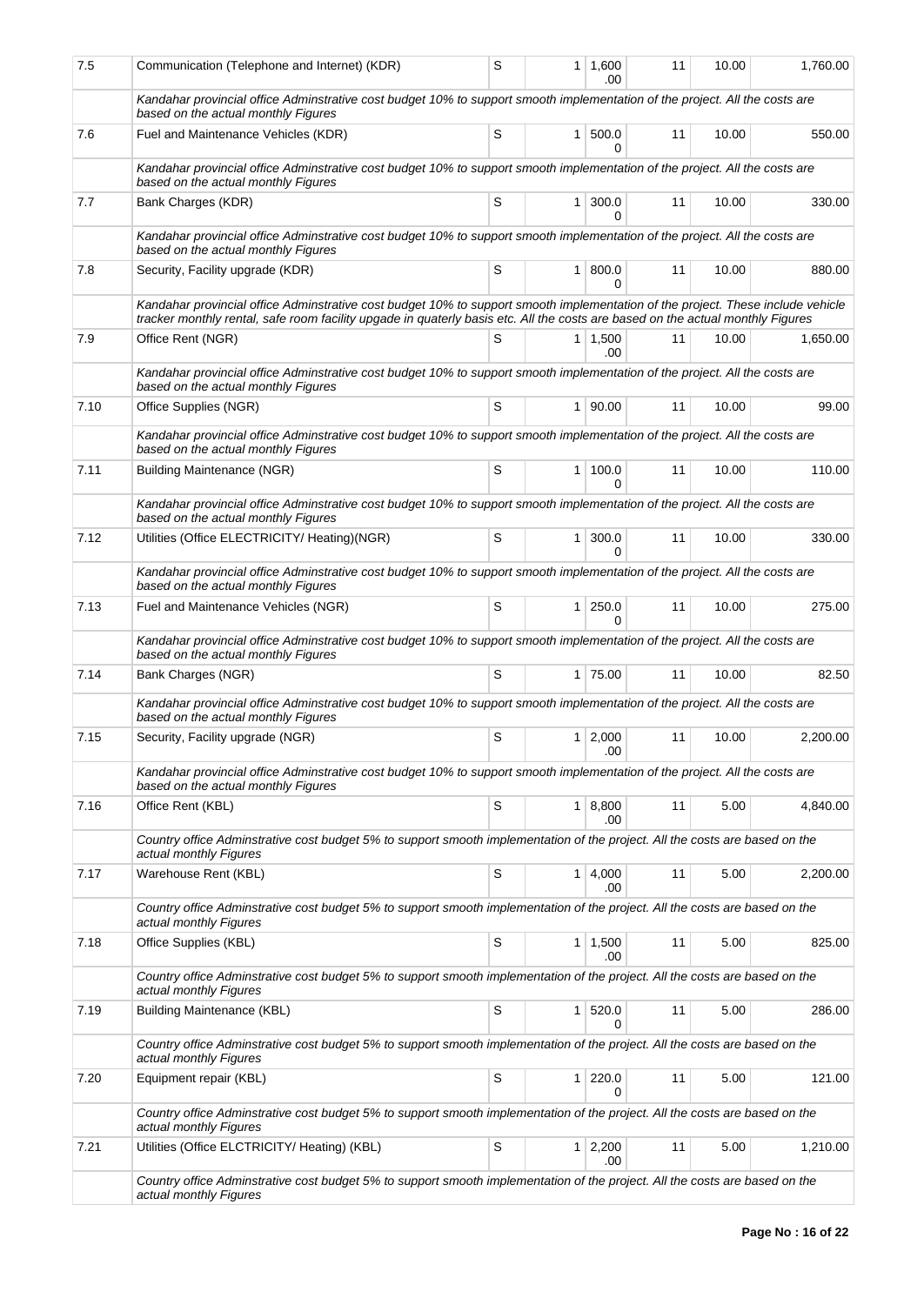| 7.22                    | Telephone and Internet (KBL)                                                                                                                                                                                                                                                                                                                                                                                                                             | S | $\mathbf{1}$  | 7,800<br>.00  | 11 | 5.00 | 4,290.00   |
|-------------------------|----------------------------------------------------------------------------------------------------------------------------------------------------------------------------------------------------------------------------------------------------------------------------------------------------------------------------------------------------------------------------------------------------------------------------------------------------------|---|---------------|---------------|----|------|------------|
|                         | Country office Adminstrative cost budget 5% to support smooth implementation of the project. All the costs are based on the<br>actual monthly Figures                                                                                                                                                                                                                                                                                                    |   |               |               |    |      |            |
| 7.23                    | <b>Vehicle Operations (KBL)</b>                                                                                                                                                                                                                                                                                                                                                                                                                          | S | $\mathbf{1}$  | 6,500<br>.00  | 11 | 5.00 | 3,575.00   |
|                         | Country office Adminstrative cost budget 5% to support smooth implementation of the project. All the costs are based on the<br>actual monthly Figures                                                                                                                                                                                                                                                                                                    |   |               |               |    |      |            |
| 7.24                    | Bank Charges (KBL)                                                                                                                                                                                                                                                                                                                                                                                                                                       | S | 1             | 2,800<br>.00. | 11 | 5.00 | 1,540.00   |
|                         | Country office Adminstrative cost budget 5% to support smooth implementation of the project. All the costs are based on the<br>actual monthly Figures                                                                                                                                                                                                                                                                                                    |   |               |               |    |      |            |
| 7.25                    | Security, Facility upgrade (KBL)                                                                                                                                                                                                                                                                                                                                                                                                                         | S |               | 16.5 36.42    | 11 | 5.00 | 330.55     |
|                         | 1. Vehicle tracker monthly charges for 2 vehicles (each in Kandahar and Nangarhar Province) per month 10 USD rent for per<br>trackers for 11 months (10*2*11=220 USD)<br>2. Maintenance of Security devices -CCTV per month cost 100 USD per months per province and the EiE project will be charged<br>8% per month for 11 months (100*2*11=2200*5% means 110)<br>Total 220 USD for vehicle trackers and 110 for security devices maintenance = 330 USD |   |               |               |    |      |            |
|                         | <b>Section Total</b>                                                                                                                                                                                                                                                                                                                                                                                                                                     |   |               |               |    |      | 30,641.05  |
| <b>SubTotal</b>         |                                                                                                                                                                                                                                                                                                                                                                                                                                                          |   | 11,486.5<br>0 |               |    |      | 514,850.05 |
| <b>Direct</b>           |                                                                                                                                                                                                                                                                                                                                                                                                                                                          |   |               |               |    |      | 434,291.00 |
| Support                 |                                                                                                                                                                                                                                                                                                                                                                                                                                                          |   |               |               |    |      | 80,559.05  |
| <b>PSC Cost</b>         |                                                                                                                                                                                                                                                                                                                                                                                                                                                          |   |               |               |    |      |            |
| <b>PSC Cost Percent</b> |                                                                                                                                                                                                                                                                                                                                                                                                                                                          |   |               |               |    |      | 7.00       |
| <b>PSC Amount</b>       |                                                                                                                                                                                                                                                                                                                                                                                                                                                          |   |               |               |    |      | 36,039.50  |
| <b>Total Cost</b>       |                                                                                                                                                                                                                                                                                                                                                                                                                                                          |   |               |               |    |      | 550,889.55 |

# **Project Locations**

| <b>Location</b>     | <b>Estimated</b><br>percentage<br>of budget<br>for each<br><b>location</b> |            | <b>Estimated number of beneficiaries</b> | for each location |       |              | <b>Activity Name</b>                                                                                                                                                                                                                                                                                                                                                                                                                                                                                                                                                                                                                                                                                                                                                                                                                                                                                                                                                                                                                                                                                                                                                                                                                                                                                                                                                                                                                                                                                    |
|---------------------|----------------------------------------------------------------------------|------------|------------------------------------------|-------------------|-------|--------------|---------------------------------------------------------------------------------------------------------------------------------------------------------------------------------------------------------------------------------------------------------------------------------------------------------------------------------------------------------------------------------------------------------------------------------------------------------------------------------------------------------------------------------------------------------------------------------------------------------------------------------------------------------------------------------------------------------------------------------------------------------------------------------------------------------------------------------------------------------------------------------------------------------------------------------------------------------------------------------------------------------------------------------------------------------------------------------------------------------------------------------------------------------------------------------------------------------------------------------------------------------------------------------------------------------------------------------------------------------------------------------------------------------------------------------------------------------------------------------------------------------|
|                     |                                                                            | <b>Men</b> | Women                                    | <b>Boys</b>       | Girls | <b>Total</b> |                                                                                                                                                                                                                                                                                                                                                                                                                                                                                                                                                                                                                                                                                                                                                                                                                                                                                                                                                                                                                                                                                                                                                                                                                                                                                                                                                                                                                                                                                                         |
| Nangarhar -> Behsud | 31                                                                         | 50         | 50                                       | 750               | 750   | 1,600        | Activity 1.1.1 : In consultation with District<br>Education Directors of the respective district from<br>Nangarhar and Kandhahar province and together<br>with local community, SCI will identify location for<br>TLSs (TLCs/CBE) classes, children and potential<br>teachers (4000 children will enroll in TLSs<br>including 1840 girls). Project will establish 100<br>CBE classes for 4000 children. CBE will run for<br>nine to ten months as per the CBE policy of MoE.<br>Activity 1.1.2 : The project will procure classroom<br>kits, teachers' kits, student kits, and tents for<br>establishing classes. The material will be<br>procured as per SCI procurement policy and<br>procedure in order to maintain the transparency<br>and distribute to respective classes. The<br>procurement will start as soon as the project<br>approval is received (April107) and completed by<br>June/July 2017 (4500 children will receive<br>student kits, 110 teachers will receive teaching<br>kits)<br>Activity 1.1.3 : Potential teachers will be identified<br>in consultation with local community<br>(host/returnees/IDPs) and DED/Head Teachers<br>as per MoE contractual teacher terms and<br>condition. Selection will be done as per SCI HR<br>policy and procedure. SCI will ensure at least<br>50% female teachers for CBE classes and<br>supported public schools.<br>Activity 1.1.4 : Support existing public school in<br>building their capacity to accommodate additional<br>students.: |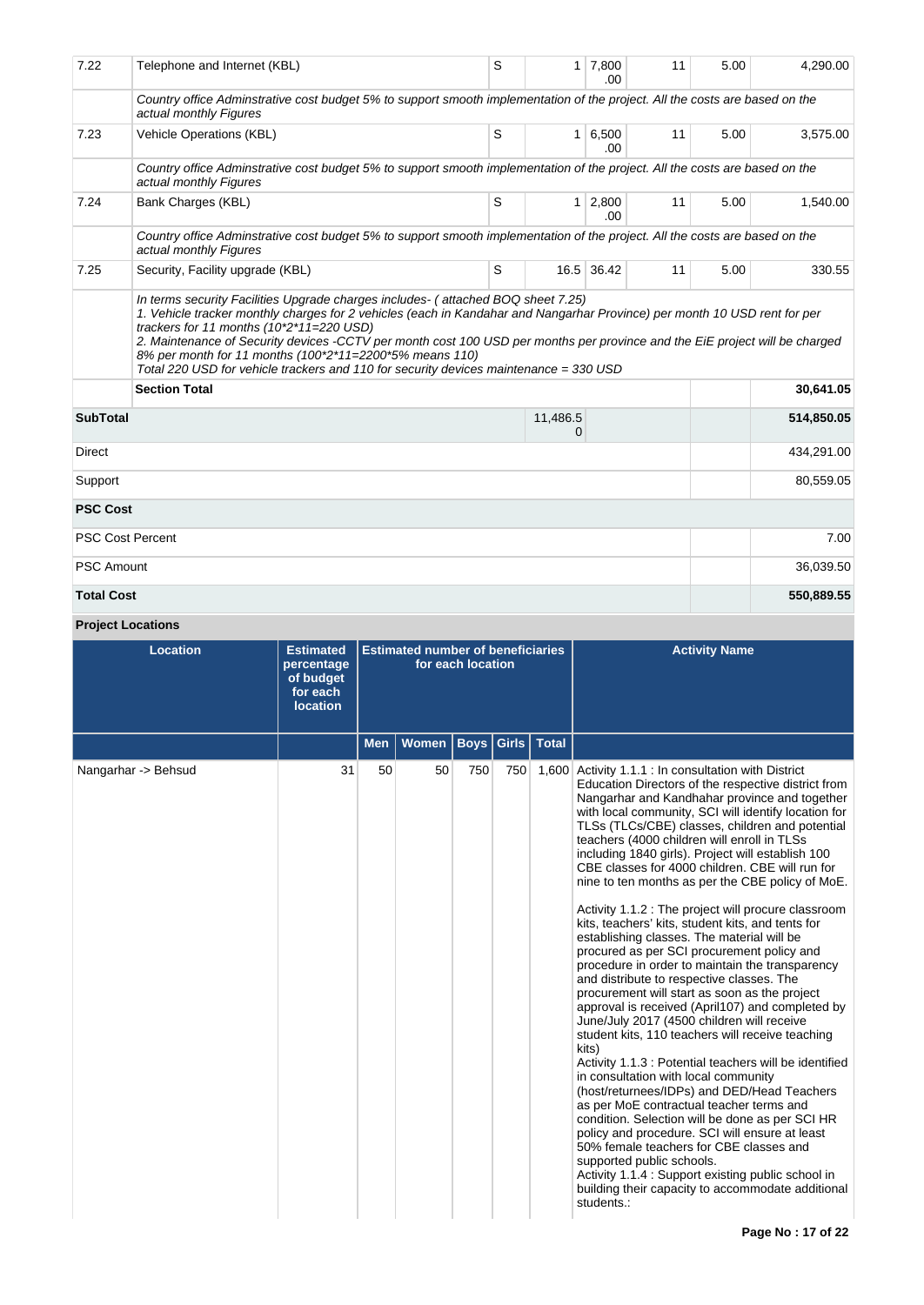Meanwhile, the project will provide support to public schools to improve their resources and capacity to accommodate additional students. Based on specific needs of the particular school, this will include renovation of existing classrooms, provision of additional tents, minor renovations to the school infrastructure, recruitment and deployment of 10 additional teachers, and provision of gender-sensitive WASH facilities with associated awareness raising.

Activity 1.1.5 : Recruit and train 17 Community Mobilisers (CM) from target communities to support children's enrollment, organise community meetings and engage stakeholders in project activities (PTA): 17 CMs and 150 PTA members (50% female)

15 CMs will be recruited from the local community to support children's enrollment, community meetings, establishing PTA, and establishing community based child protection reporting mechanism. The CMs will closely work with community and the public schools in order to increase enrollment and identify barriers that may prevent children from enrolling or returning to school. Each CM will support at least one public school, convincing parents, meeting with religious leaders/community elders and parents to convince them to send their children to school. Each mobiliser will support 5-7 classes (TLCs/CBE and , formal public schools) Activity 1.2.1 : All recruited teachers for the project will receive at least 12 days pre-service training on early grade teaching based on training module for CBE teachers. The training will be conducted at district level by teacher trainers. Training will be focused on childcentered teaching methods, gender-sensitive teaching methods, PSS, positive discipline, child protection and child rights convention. The teachers will further receive 4 days of refresher training based on classroom observation and identified learning areas, content knowledge and teaching methodologies.

Activity 1.2.2 : Establish and train 15 Parent Teacher Associations (PTA/School Shura) ensuring balanced representation of male and female returnees, IDPs and host community members.

15 Parent Teacher Association (Shura) members will be identified from the communities (returnees, IDPs and Host). SCI will ensure 50% women representation and each PTA will have 10 members. The PTAs will be trained on child protection principles, child protection reporting mechanisms, monitoring of classes, and motivating parents to send and keep their children in school. SCI will also work with EiE WG and MoE to develop key messages for community mobilization, awareness raising etc. through local media. The key messages will focus sharing information with community on afghan education system and how they get access to education, importance of education especially girls education e.g. "School… Where we Learn, Laugh and have fun along with our peers" "Going back to learning is a reason for celebration because it means a new step towards a wonderful future!" "Back to School is a new opportunity to learn something new" "Go Back to School and enjoy the new beginning" etc.

Activity 1.2.3 : Establishing student clubs and train on identification of child protection issues and reporting mechanism specially in targeted public schools.

SCI will establish student clubs in targeting schools. Each club will have 5 to 10 students (equal representation of boys and girls), children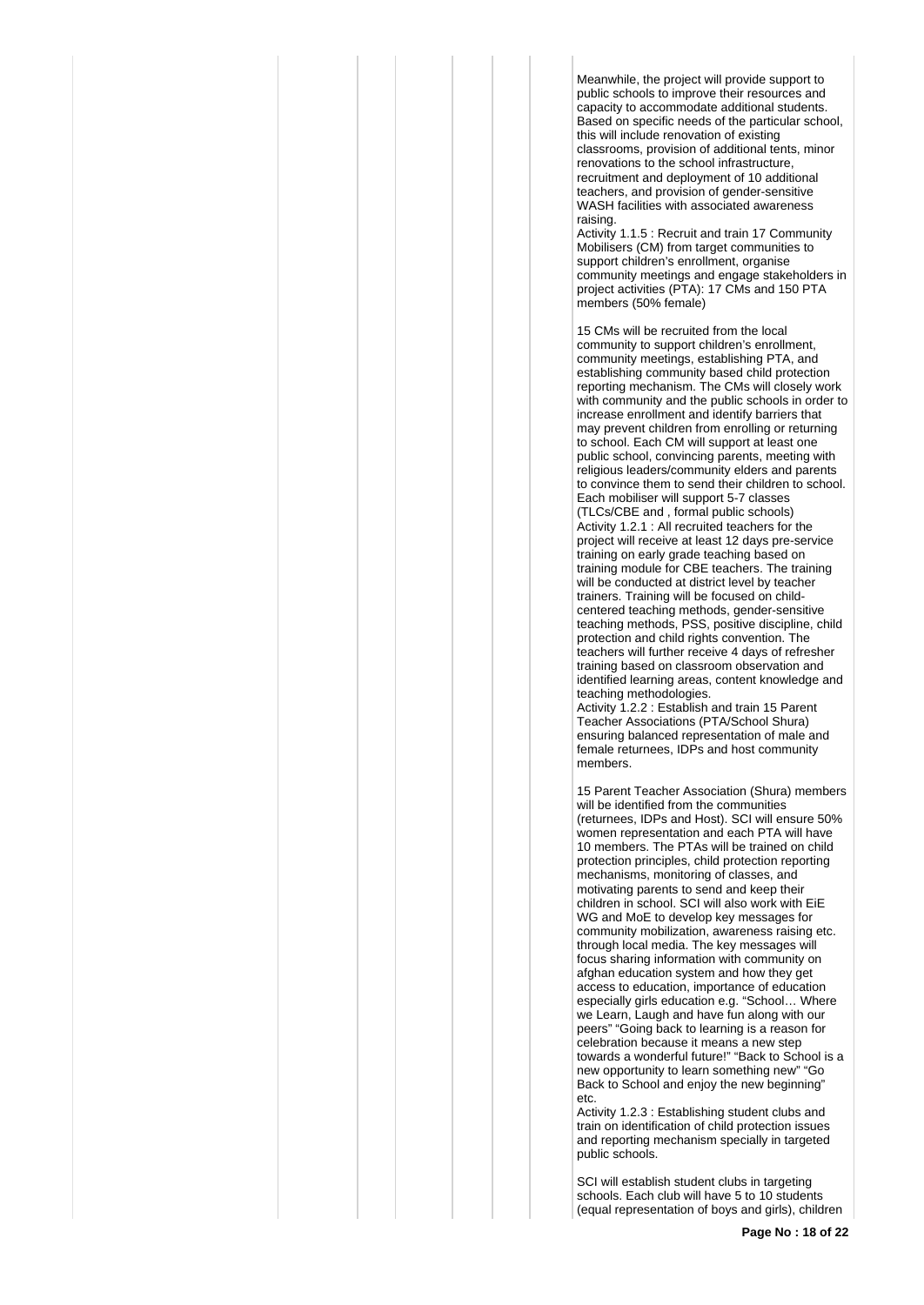|                       |    |    |    |     |     | will be orientated on child protection related<br>issues and reporting mechanism. Children will be<br>provided with information on contact person for<br>reporting issues related to child protection.                                                                                                                                                                                                                                                                                                                                                                                                                                                                                                                                                                                                                                                                                                                                                                                                                                                                                                                                                                                                                                                                                                                                                                                                                                                                     |
|-----------------------|----|----|----|-----|-----|----------------------------------------------------------------------------------------------------------------------------------------------------------------------------------------------------------------------------------------------------------------------------------------------------------------------------------------------------------------------------------------------------------------------------------------------------------------------------------------------------------------------------------------------------------------------------------------------------------------------------------------------------------------------------------------------------------------------------------------------------------------------------------------------------------------------------------------------------------------------------------------------------------------------------------------------------------------------------------------------------------------------------------------------------------------------------------------------------------------------------------------------------------------------------------------------------------------------------------------------------------------------------------------------------------------------------------------------------------------------------------------------------------------------------------------------------------------------------|
| Nangarhar -> Kuzkunar | 32 | 50 | 50 | 750 | 750 | 1,600 Activity 1.1.1 : In consultation with District<br>Education Directors of the respective district from<br>Nangarhar and Kandhahar province and together<br>with local community, SCI will identify location for<br>TLSs (TLCs/CBE) classes, children and potential<br>teachers (4000 children will enroll in TLSs<br>including 1840 girls). Project will establish 100<br>CBE classes for 4000 children. CBE will run for<br>nine to ten months as per the CBE policy of MoE.                                                                                                                                                                                                                                                                                                                                                                                                                                                                                                                                                                                                                                                                                                                                                                                                                                                                                                                                                                                         |
|                       |    |    |    |     |     | Activity 1.1.2 : The project will procure classroom<br>kits, teachers' kits, student kits, and tents for<br>establishing classes. The material will be<br>procured as per SCI procurement policy and<br>procedure in order to maintain the transparency<br>and distribute to respective classes. The<br>procurement will start as soon as the project<br>approval is received (April107) and completed by<br>June/July 2017 (4500 children will receive<br>student kits, 110 teachers will receive teaching<br>kits)<br>Activity 1.1.3 : Potential teachers will be identified<br>in consultation with local community<br>(host/returnees/IDPs) and DED/Head Teachers<br>as per MoE contractual teacher terms and<br>condition. Selection will be done as per SCI HR<br>policy and procedure. SCI will ensure at least<br>50% female teachers for CBE classes and<br>supported public schools.<br>Activity 1.1.4 : Support existing public school in<br>building their capacity to accommodate additional<br>students.:<br>Meanwhile, the project will provide support to<br>public schools to improve their resources and<br>capacity to accommodate additional students.<br>Based on specific needs of the particular school,<br>this will include renovation of existing<br>classrooms, provision of additional tents, minor<br>renovations to the school infrastructure,<br>recruitment and deployment of 10 additional<br>teachers, and provision of gender-sensitive |
|                       |    |    |    |     |     | WASH facilities with associated awareness<br>raising.<br>Activity 1.1.5 : Recruit and train 17 Community<br>Mobilisers (CM) from target communities to<br>support children's enrollment, organise<br>community meetings and engage stakeholders in<br>project activities (PTA): 17 CMs and 150 PTA<br>members (50% female)                                                                                                                                                                                                                                                                                                                                                                                                                                                                                                                                                                                                                                                                                                                                                                                                                                                                                                                                                                                                                                                                                                                                                 |
|                       |    |    |    |     |     | 15 CMs will be recruited from the local<br>community to support children's enrollment,<br>community meetings, establishing PTA, and<br>establishing community based child protection<br>reporting mechanism. The CMs will closely work<br>with community and the public schools in order to<br>increase enrollment and identify barriers that<br>may prevent children from enrolling or returning<br>to school. Each CM will support at least one<br>public school, convincing parents, meeting with<br>religious leaders/community elders and parents<br>to convince them to send their children to school.<br>Each mobiliser will support 5-7 classes<br>(TLCs/CBE and, formal public schools)<br>Activity 1.2.1 : All recruited teachers for the<br>project will receive at least 12 days pre-service<br>training on early grade teaching based on<br>training module for CBE teachers. The training<br>will be conducted at district level by teacher<br>trainers. Training will be focused on child-<br>centered teaching methods, gender-sensitive<br>teaching methods, PSS, positive discipline, child<br>protection and child rights convention. The<br>teachers will further receive 4 days of refresher<br>training based on classroom observation and<br>identified learning areas, content knowledge and<br>teaching methodologies.                                                                                                                            |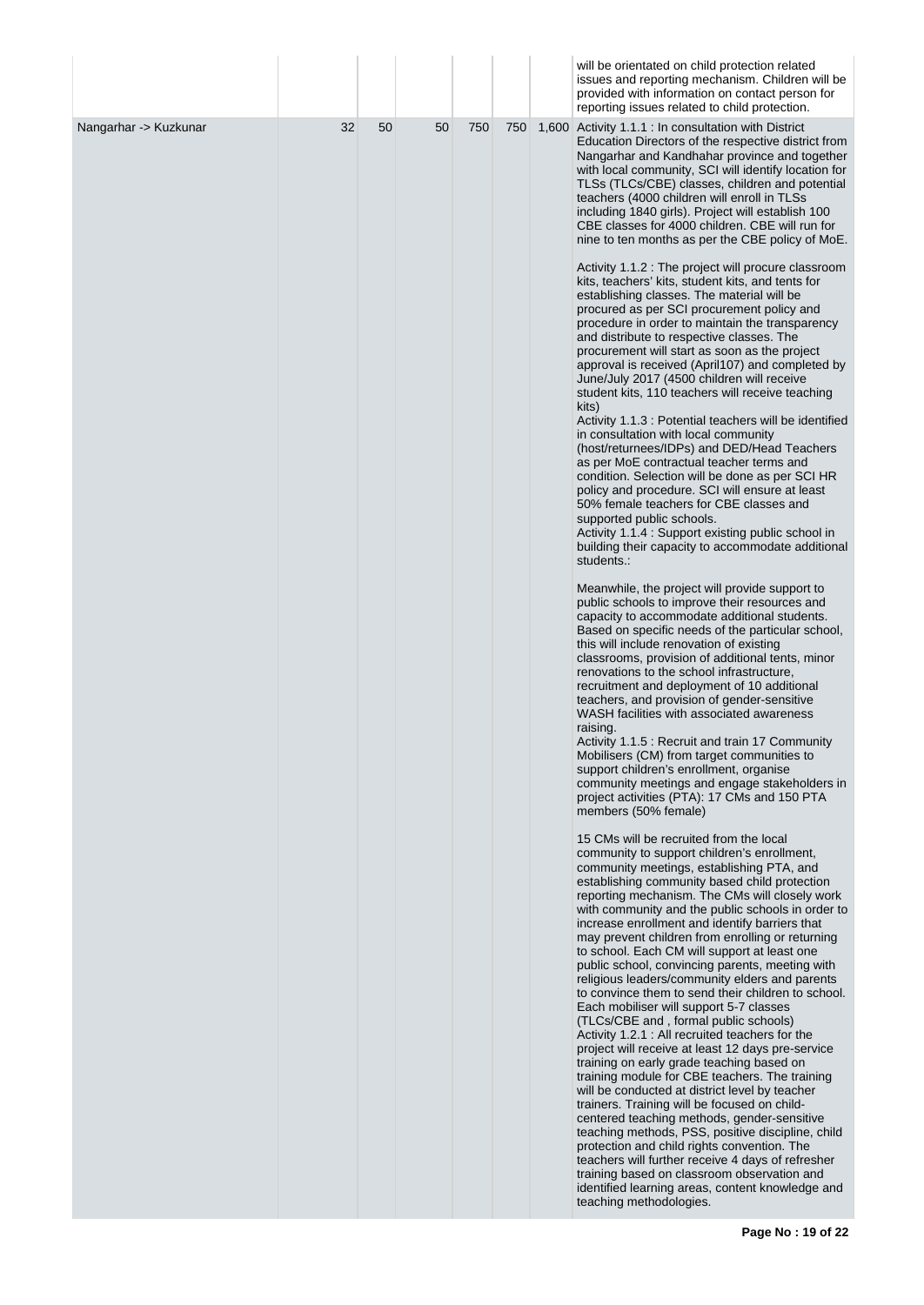|                      |    |    |    |     |     | Activity 1.2.2 : Establish and train 15 Parent<br>Teacher Associations (PTA/School Shura)<br>ensuring balanced representation of male and<br>female returnees, IDPs and host community<br>members.<br>15 Parent Teacher Association (Shura) members<br>will be identified from the communities<br>(returnees, IDPs and Host). SCI will ensure 50%<br>women representation and each PTA will have<br>10 members. The PTAs will be trained on child<br>protection principles, child protection reporting<br>mechanisms, monitoring of classes, and<br>motivating parents to send and keep their<br>children in school. SCI will also work with EiE<br>WG and MoE to develop key messages for<br>community mobilization, awareness raising etc.<br>through local media. The key messages will<br>focus sharing information with community on<br>afghan education system and how they get<br>access to education, importance of education<br>especially girls education e.g. "School Where<br>we Learn, Laugh and have fun along with our<br>peers" "Going back to learning is a reason for<br>celebration because it means a new step<br>towards a wonderful future!" "Back to School is a<br>new opportunity to learn something new" "Go<br>Back to School and enjoy the new beginning"<br>etc.<br>Activity 1.2.3 : Establishing student clubs and<br>train on identification of child protection issues<br>and reporting mechanism specially in targeted<br>public schools.<br>SCI will establish student clubs in targeting<br>schools. Each club will have 5 to 10 students<br>(equal representation of boys and girls), children<br>will be orientated on child protection related<br>issues and reporting mechanism. Children will be<br>provided with information on contact person for<br>reporting issues related to child protection.                                                                      |
|----------------------|----|----|----|-----|-----|-------------------------------------------------------------------------------------------------------------------------------------------------------------------------------------------------------------------------------------------------------------------------------------------------------------------------------------------------------------------------------------------------------------------------------------------------------------------------------------------------------------------------------------------------------------------------------------------------------------------------------------------------------------------------------------------------------------------------------------------------------------------------------------------------------------------------------------------------------------------------------------------------------------------------------------------------------------------------------------------------------------------------------------------------------------------------------------------------------------------------------------------------------------------------------------------------------------------------------------------------------------------------------------------------------------------------------------------------------------------------------------------------------------------------------------------------------------------------------------------------------------------------------------------------------------------------------------------------------------------------------------------------------------------------------------------------------------------------------------------------------------------------------------------------------------------------------------------------------------------------------------------------------------------|
| Kandahar -> Kandahar | 37 | 50 | 50 | 900 | 600 | 1,600 Activity 1.1.1 : In consultation with District<br>Education Directors of the respective district from<br>Nangarhar and Kandhahar province and together<br>with local community, SCI will identify location for<br>TLSs (TLCs/CBE) classes, children and potential<br>teachers (4000 children will enroll in TLSs<br>including 1840 girls). Project will establish 100<br>CBE classes for 4000 children. CBE will run for<br>nine to ten months as per the CBE policy of MoE.<br>Activity 1.1.2 : The project will procure classroom<br>kits, teachers' kits, student kits, and tents for<br>establishing classes. The material will be<br>procured as per SCI procurement policy and<br>procedure in order to maintain the transparency<br>and distribute to respective classes. The<br>procurement will start as soon as the project<br>approval is received (April107) and completed by<br>June/July 2017 (4500 children will receive<br>student kits, 110 teachers will receive teaching<br>kits)<br>Activity 1.1.3 : Potential teachers will be identified<br>in consultation with local community<br>(host/returnees/IDPs) and DED/Head Teachers<br>as per MoE contractual teacher terms and<br>condition. Selection will be done as per SCI HR<br>policy and procedure. SCI will ensure at least<br>50% female teachers for CBE classes and<br>supported public schools.<br>Activity 1.1.4 : Support existing public school in<br>building their capacity to accommodate additional<br>students.:<br>Meanwhile, the project will provide support to<br>public schools to improve their resources and<br>capacity to accommodate additional students.<br>Based on specific needs of the particular school,<br>this will include renovation of existing<br>classrooms, provision of additional tents, minor<br>renovations to the school infrastructure,<br>recruitment and deployment of 10 additional |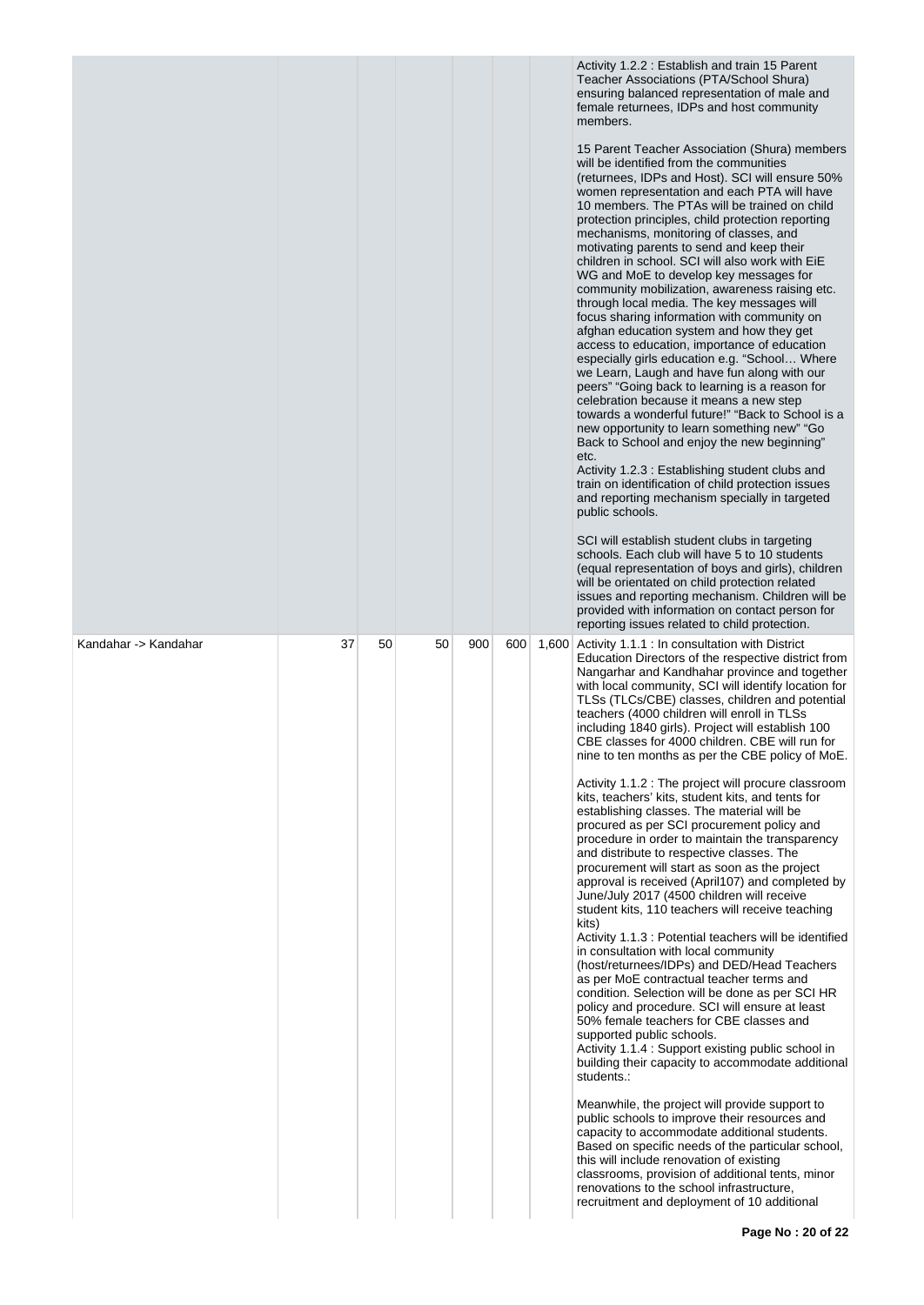teachers, and provision of gender-sensitive WASH facilities with associated awareness raising.

Activity 1.1.5 : Recruit and train 17 Community Mobilisers (CM) from target communities to support children's enrollment, organise community meetings and engage stakeholders in project activities (PTA): 17 CMs and 150 PTA members (50% female)

15 CMs will be recruited from the local community to support children's enrollment, community meetings, establishing PTA, and establishing community based child protection reporting mechanism. The CMs will closely work with community and the public schools in order to increase enrollment and identify barriers that may prevent children from enrolling or returning to school. Each CM will support at least one public school, convincing parents, meeting with religious leaders/community elders and parents to convince them to send their children to school. Each mobiliser will support 5-7 classes (TLCs/CBE and , formal public schools) Activity 1.2.1 : All recruited teachers for the project will receive at least 12 days pre-service training on early grade teaching based on training module for CBE teachers. The training will be conducted at district level by teacher trainers. Training will be focused on childcentered teaching methods, gender-sensitive teaching methods, PSS, positive discipline, child protection and child rights convention. The teachers will further receive 4 days of refresher training based on classroom observation and identified learning areas, content knowledge and teaching methodologies.

Activity 1.2.2 : Establish and train 15 Parent Teacher Associations (PTA/School Shura) ensuring balanced representation of male and female returnees, IDPs and host community members.

15 Parent Teacher Association (Shura) members will be identified from the communities (returnees, IDPs and Host). SCI will ensure 50% women representation and each PTA will have 10 members. The PTAs will be trained on child protection principles, child protection reporting mechanisms, monitoring of classes, and motivating parents to send and keep their children in school. SCI will also work with EiE WG and MoE to develop key messages for community mobilization, awareness raising etc. through local media. The key messages will focus sharing information with community on afghan education system and how they get access to education, importance of education especially girls education e.g. "School… Where we Learn, Laugh and have fun along with our peers" "Going back to learning is a reason for celebration because it means a new step towards a wonderful future!" "Back to School is a new opportunity to learn something new" "Go Back to School and enjoy the new beginning" etc.

Activity 1.2.3 : Establishing student clubs and train on identification of child protection issues and reporting mechanism specially in targeted public schools.

SCI will establish student clubs in targeting schools. Each club will have 5 to 10 students (equal representation of boys and girls), children will be orientated on child protection related issues and reporting mechanism. Children will be provided with information on contact person for reporting issues related to child protection.